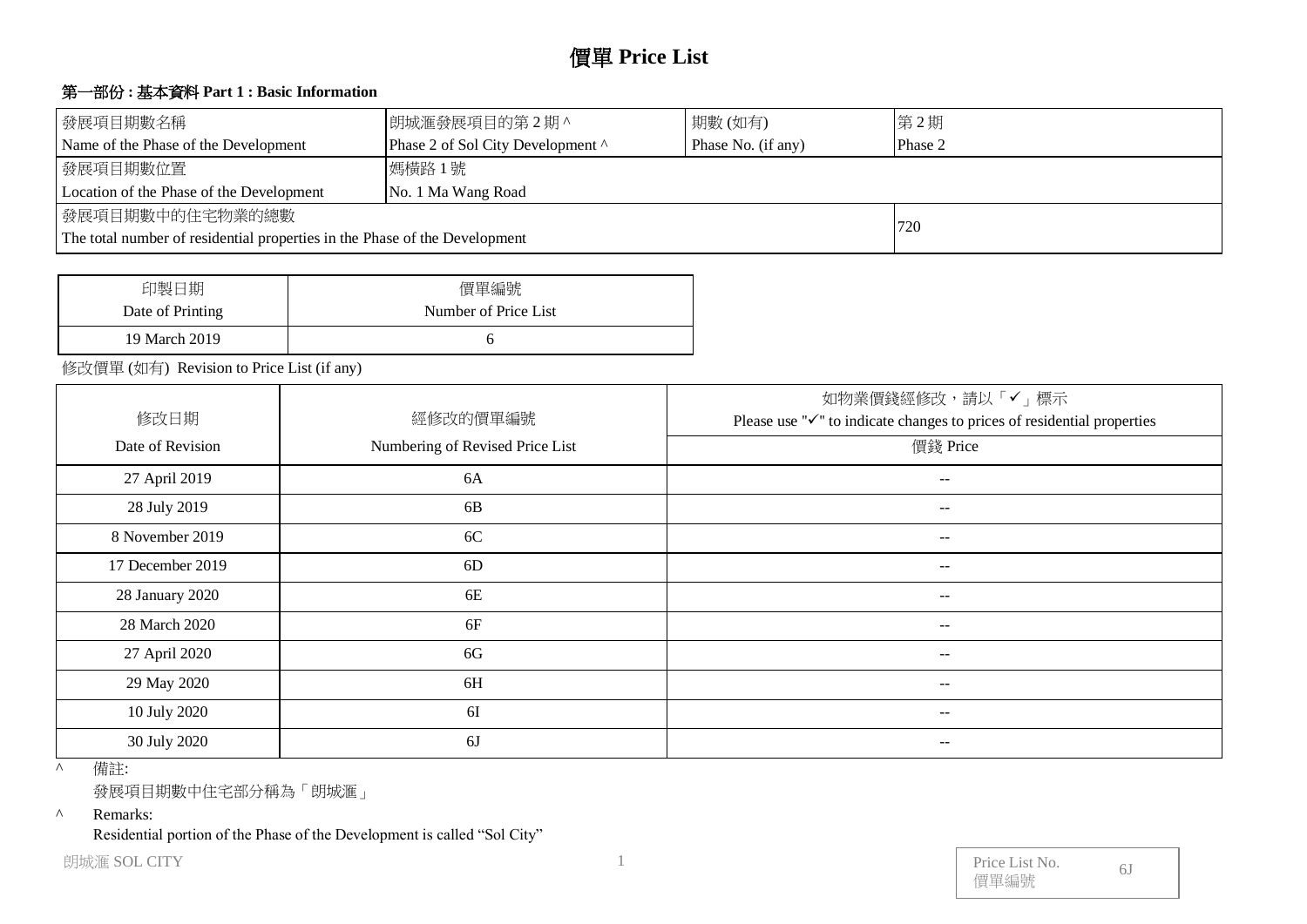# 第二部份 **:** 面積及售價資料 **Part 2: Information on Area and Price**

|                           | 物業的描述<br><b>Description of Residential Property</b> |                | 實用面積<br>(包括露台,工作平台及陽台(如有))<br>平方米 (平方呎)                                      | 其他指明項目的面積(不計算入實用面積)<br>實用面積<br>Area of other specified items (Not included in the Saleable Area)<br>每平方米/呎售價<br>平方米 (平方呎)<br>元,每平方米<br>sq. metre (sq.ft.)<br>售價(元)<br>(元,每平方呎) |                                      |                                    |                          |                          |                          |                          |                          |                          |                          |                            |                          |
|---------------------------|-----------------------------------------------------|----------------|------------------------------------------------------------------------------|--------------------------------------------------------------------------------------------------------------------------------------------------------------------------------|--------------------------------------|------------------------------------|--------------------------|--------------------------|--------------------------|--------------------------|--------------------------|--------------------------|--------------------------|----------------------------|--------------------------|
|                           |                                                     |                | Saleable Area<br>(including balcony, utility platform and                    | Price (\$)                                                                                                                                                                     | <b>Unit Rate of Saleable</b><br>Area | 空調機房                               | 窗台                       | 閣樓                       | 平台                       | 花園                       | 停車位                      | 天台                       | 梯屋                       | 前庭                         | 庭院                       |
| 大廈名稱<br><b>Block Name</b> | 樓層<br>Floor                                         | 單位<br>Unit     | verandah, if any)<br>sq. metre (sq.ft.)                                      |                                                                                                                                                                                | \$ per sq. metre<br>$$$ per sq.ft.)  | Air-<br>conditioning<br>plant room | Bay<br>window            | Cockloft                 | <b>Flat roof</b>         | Garden                   | Parking<br>space         | Roof                     | <b>Stairhood</b>         | <b>Terrace</b>             | Yard                     |
| 第2座<br>Tower 2            | 20                                                  | A              | 45.203 (487)<br>露台 Balcony: 2.000 (22)<br>工作平台 Utility Platform: 1.500 (16)  | 8,969,000                                                                                                                                                                      | 198,416<br>(18, 417)                 | $\sim$                             | $\sim$                   | $\sim$                   | $\sim$ $-$               | $\sim$                   | $\overline{\phantom{a}}$ | $\sim$                   | $\overline{a}$           | $\sim$ $\sim$              | $\sim$                   |
| 第2座<br>Tower 2            | 19                                                  | $\mathbf{A}$   | 45.203 (487)<br>露台 Balcony: 2.000 (22)<br>工作平台 Utility Platform : 1.500 (16) | 8,922,000                                                                                                                                                                      | 197,376<br>(18,320)                  | $\overline{\phantom{a}}$           | $\overline{\phantom{a}}$ | $\sim$                   | $\sim$                   | $\sim$                   | $\overline{\phantom{a}}$ | $\overline{\phantom{a}}$ | $\overline{\phantom{a}}$ | $\overline{\phantom{a}}$   | $\overline{\phantom{a}}$ |
| 第2座<br>Tower 2            | 18                                                  | $\mathbf{A}$   | 45.203 (487)<br>露台 Balcony: 2.000 (22)<br>工作平台 Utility Platform: 1.500 (16)  | 8,875,000                                                                                                                                                                      | 196,337<br>(18, 224)                 | $\sim$                             | $\overline{\phantom{a}}$ | $\sim$                   | $\sim$                   | $\sim$                   | $\sim$                   | $\mathbf{u}$             | $\sim$                   | $\sim$ $\sim$              | $\overline{\phantom{a}}$ |
| 第2座<br>Tower 2            | 32                                                  | $\mathrm{C}$ * | 70.006 (754)<br>露台 Balcony: 2.000 (22)<br>工作平台 Utility Platform: 1.500 (16)  | 15,179,000                                                                                                                                                                     | 216,824<br>(20, 131)                 | $\sim$                             | $\overline{\phantom{a}}$ | $\sim$                   | $\overline{\phantom{a}}$ | $\overline{\phantom{a}}$ | $\overline{\phantom{a}}$ | $\overline{\phantom{a}}$ | $\overline{\phantom{a}}$ | $\overline{\phantom{a}}$   | $\sim$                   |
| 第2座<br>Tower 2            | 31                                                  | $\mathrm{C}$ * | 70.006 (754)<br>露台 Balcony: 2.000 (22)<br>工作平台 Utility Platform: 1.500 (16)  | 15,179,000                                                                                                                                                                     | 216,824<br>(20, 131)                 | $\sim$                             | $\sim$                   | $\sim$                   | $\sim$                   | $\sim$                   | $\sim$                   | $\sim$                   | $\sim$                   | $\sim$ $\sim$              | $\sim$                   |
| 第2座<br>Tower 2            | 30                                                  | $C^*$          | 70.006 (754)<br>露台 Balcony: 2.000 (22)<br>工作平台 Utility Platform: 1.500 (16)  | 15,104,000                                                                                                                                                                     | 215,753<br>(20,032)                  | $\sim$                             | $\mathbf{u}$             | $\sim$                   | $\sim$ $-$               | $\sim$                   | $\mathbf{u}$             | $\overline{\phantom{a}}$ | $\overline{\phantom{a}}$ | $\sim$ $\sim$              | $\overline{\phantom{a}}$ |
| 第2座<br>Tower 2            | 29                                                  | $\mathrm{C}$ * | 70.006 (754)<br>露台 Balcony: 2.000 (22)<br>工作平台 Utility Platform: 1.500 (16)  | 15,028,000                                                                                                                                                                     | 214,667<br>(19, 931)                 | $\sim$                             | $\overline{\phantom{a}}$ | $\sim$                   | $\overline{\phantom{a}}$ | $\sim$                   | $\overline{\phantom{a}}$ | $\overline{\phantom{a}}$ | $\ldots$                 | $\overline{\phantom{a}}$ . | $\overline{\phantom{a}}$ |
| 第2座<br>Tower 2            | 28                                                  | $\mathrm{C}$ * | 70.006 (754)<br>露台 Balcony: 2.000 (22)<br>工作平台 Utility Platform: 1.500 (16)  | 15,028,000                                                                                                                                                                     | 214,667<br>(19,931)                  | $\overline{\phantom{a}}$           | $\overline{\phantom{a}}$ | $\sim$                   | $\overline{\phantom{a}}$ | $\sim$                   | $\overline{\phantom{a}}$ | $\overline{\phantom{a}}$ | $\sim$                   | $\overline{\phantom{a}}$   | $\sim$                   |
| 第2座<br>Tower 2            | 27                                                  | $\mathrm{C}$ * | 70.006 (754)<br>露台 Balcony: 2.000 (22)<br>工作平台 Utility Platform: 1.500 (16)  | 14,880,000                                                                                                                                                                     | 212,553<br>(19,735)                  | $\sim$                             | $\sim$                   | $\sim$                   | $\sim$                   | $\sim$                   | $\sim$                   | $\mathbf{u}$             | $\sim$                   | $\sim$ $\sim$              | $\overline{\phantom{a}}$ |
| 第2座<br>Tower 2            | 26                                                  | $\mathbf C$    | 70,006 (754)<br>露台 Balcony: 2.000 (22)<br>工作平台 Utility Platform : 1.500 (16) | 14,806,000                                                                                                                                                                     | 211,496<br>(19,637)                  | $\sim$                             | $\sim$                   | $\sim$                   | $\overline{\phantom{a}}$ | $\overline{\phantom{a}}$ | $\overline{\phantom{a}}$ | $\overline{\phantom{a}}$ | $\overline{\phantom{a}}$ | $\overline{\phantom{a}}$   | $\overline{\phantom{a}}$ |
| 第2座<br>Tower 2            | 25                                                  | $\mathsf C$    | 70.006 (754)<br>露台 Balcony: 2.000 (22)<br>工作平台 Utility Platform: 1.500 (16)  | 14,732,000                                                                                                                                                                     | 210,439<br>(19, 538)                 | $\sim$                             | $\overline{\phantom{a}}$ | $\sim$                   | $\sim$                   | $\sim$                   | $\sim$                   | $\sim$                   | $\sim$                   | $\sim$ $\sim$              | $\sim$                   |
| 第2座<br>Tower 2            | 23                                                  | $\mathbf C$    | 70.006 (754)<br>露台 Balcony: 2.000 (22)<br>工作平台 Utility Platform: 1.500 (16)  | 14,659,000                                                                                                                                                                     | 209,396<br>(19, 442)                 | $\overline{\phantom{a}}$           | $\sim$                   | $\overline{\phantom{a}}$ | $\sim$                   | $\overline{\phantom{a}}$ | $\sim$                   | $\overline{\phantom{a}}$ | $\overline{\phantom{a}}$ | $\overline{\phantom{a}}$   | $\ldots$                 |
| 第2座<br>Tower 2            | 22                                                  | ${\bf C}$      | 70.006 (754)<br>露台 Balcony: 2.000 (22)<br>工作平台 Utility Platform: 1.500 (16)  | 14,586,000                                                                                                                                                                     | 208,354<br>(19,345)                  | $\sim$                             | $\sim$                   | $\sim$                   | $\sim$                   | $\overline{\phantom{a}}$ | $\sim$                   | $\overline{\phantom{a}}$ | $\overline{\phantom{a}}$ | $\sim$ $\sim$              | $\sim$                   |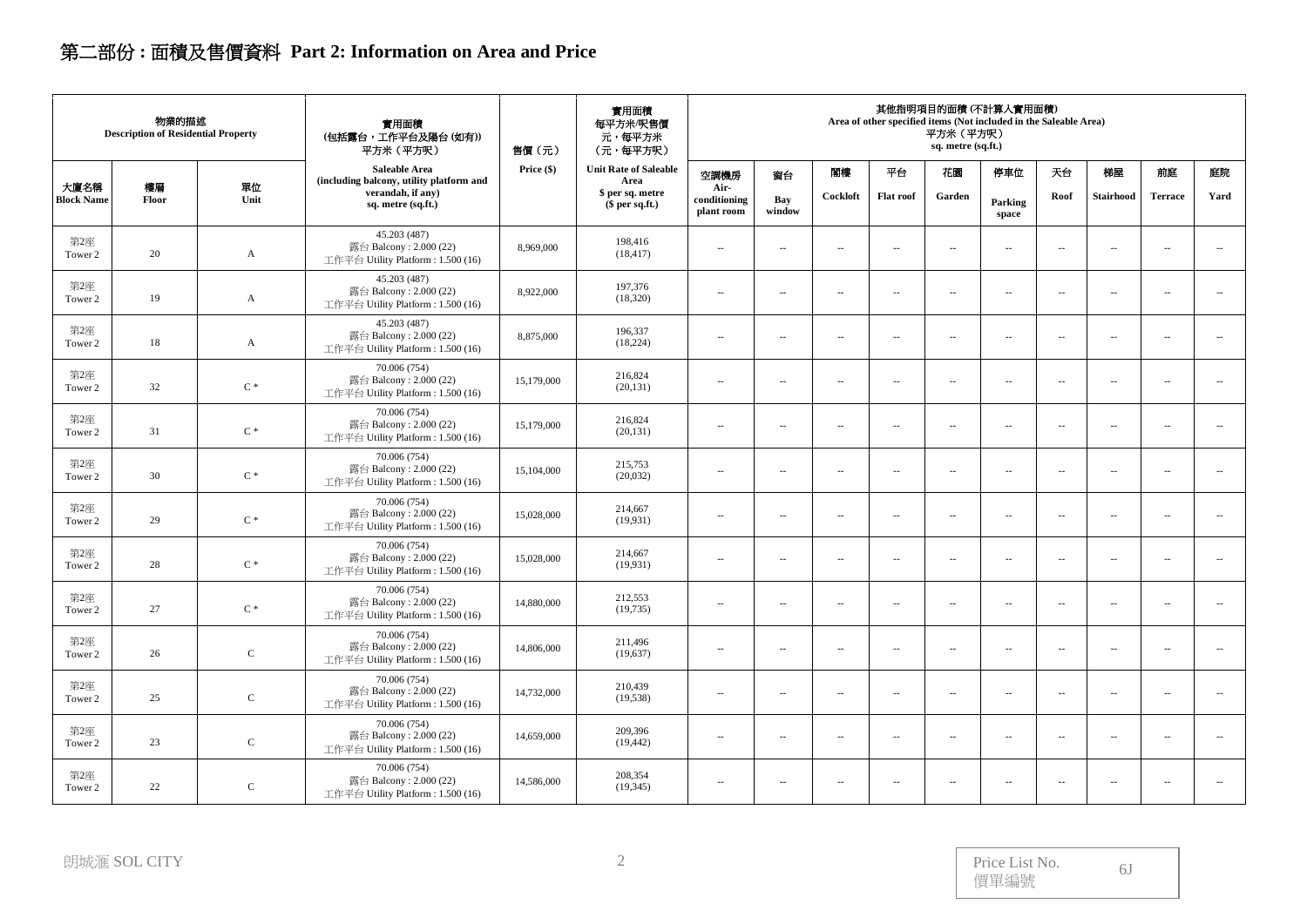| 物業的描述<br><b>Description of Residential Property</b> |                 |             | 實用面積<br>(包括露台,工作平台及陽台(如有))<br>平方米 (平方呎)                                      | 售價(元)      | 實用面積<br>每平方米/呎售價<br>元,每平方米<br>(元,每平方呎) | 其他指明項目的面積 (不計算入實用面積)<br>Area of other specified items (Not included in the Saleable Area)<br>平方米 (平方呎)<br>sq. metre (sq.ft.) |                          |                          |                          |                          |                          |                          |                          |                          |                             |
|-----------------------------------------------------|-----------------|-------------|------------------------------------------------------------------------------|------------|----------------------------------------|------------------------------------------------------------------------------------------------------------------------------|--------------------------|--------------------------|--------------------------|--------------------------|--------------------------|--------------------------|--------------------------|--------------------------|-----------------------------|
|                                                     |                 |             | Saleable Area<br>(including balcony, utility platform and                    | Price (\$) | <b>Unit Rate of Saleable</b><br>Area   | 空調機房                                                                                                                         | 窗台                       | 閣樓                       | 平台                       | 花園                       | 停車位                      | 天台                       | 梯屋                       | 前庭                       | 庭院                          |
| 大廈名稱<br><b>Block Name</b>                           | 樓層<br>Floor     | 單位<br>Unit  | verandah, if any)<br>sq. metre (sq.ft.)                                      |            | \$ per sq. metre<br>$$$ per sq.ft.)    | Air-<br>conditioning<br>plant room                                                                                           | Bay<br>window            | Cockloft                 | <b>Flat roof</b>         | Garden                   | Parking<br>space         | Roof                     | <b>Stairhood</b>         | <b>Terrace</b>           | Yard                        |
| 第2座<br>Tower 2                                      | 21              | $\mathsf C$ | 70.006 (754)<br>露台 Balcony: 2.000 (22)<br>工作平台 Utility Platform: 1.500 (16)  | 14,499,000 | 207,111<br>(19,229)                    | $\sim$                                                                                                                       | $\sim$                   | $\sim$                   | $\sim$                   | $\sim$                   | $\overline{\phantom{a}}$ | $\sim$                   | $\sim$                   | $\sim$                   | $\mathcal{L}_{\mathcal{A}}$ |
| 第2座<br>Tower 2                                      | 20              | $\mathbf C$ | 70.006 (754)<br>露台 Balcony: 2.000 (22)<br>工作平台 Utility Platform: 1.500 (16)  | 14,413,000 | 205,882<br>(19, 115)                   | $\overline{\phantom{a}}$                                                                                                     | $\sim$                   | $\sim$                   | $\overline{\phantom{a}}$ | $\overline{\phantom{a}}$ | $\overline{\phantom{a}}$ | $\sim$                   | $\sim$                   | $\sim$                   | $\overline{\phantom{a}}$    |
| 第2座<br>Tower 2                                      | 19              | $\mathsf C$ | 70.006 (754)<br>露台 Balcony: 2.000 (22)<br>工作平台 Utility Platform: 1.500 (16)  | 14,326,000 | 204,640<br>(19,000)                    | $\cdots$                                                                                                                     | ÷.                       | $\sim$                   | $\overline{\phantom{a}}$ | $\sim$                   | $\overline{\phantom{a}}$ | $\sim$                   | $\sim$                   | $\sim$                   | $\overline{\phantom{a}}$    |
| 第2座<br>Tower 2                                      | 18              | $\mathbf C$ | 70.006 (754)<br>露台 Balcony: 2.000 (22)<br>工作平台 Utility Platform: 1.500 (16)  | 14,312,000 | 204,440<br>(18,981)                    | $\overline{\phantom{a}}$                                                                                                     | $\sim$                   | $\overline{a}$           | $\sim$ $-$               | $\sim$                   | $\overline{\phantom{a}}$ | $\sim$                   | $\sim$                   | $\overline{a}$           | $\sim$                      |
| 第2座<br>Tower 2                                      | 17              | $\mathbf C$ | 70.006 (754)<br>露台 Balcony: 2.000 (22)<br>工作平台 Utility Platform: 1.500 (16)  | 14,156,000 | 202.211<br>(18, 775)                   | $\overline{\phantom{a}}$                                                                                                     | $\sim$                   | $\sim$                   | $\overline{\phantom{a}}$ | $\overline{\phantom{a}}$ | $\overline{\phantom{a}}$ | $\sim$                   | $\sim$                   | $\overline{\phantom{a}}$ | $\overline{\phantom{a}}$    |
| 第2座<br>Tower 2                                      | 16              | $\mathsf C$ | 70.006 (754)<br>露台 Balcony: 2.000 (22)<br>工作平台 Utility Platform: 1.500 (16)  | 14,072,000 | 201,011<br>(18, 663)                   | $\overline{\phantom{a}}$                                                                                                     | $\overline{\phantom{a}}$ | $\overline{a}$           | $\ldots$                 | $\overline{\phantom{a}}$ | $\overline{\phantom{a}}$ | $\overline{\phantom{a}}$ | $\ldots$                 |                          | $\sim$                      |
| 第2座<br>Tower 2                                      | 15              | $\mathbf C$ | 70.006 (754)<br>露台 Balcony: 2.000 (22)<br>工作平台 Utility Platform: 1.500 (16)  | 13,988,000 | 199,811<br>(18, 552)                   | $\overline{\phantom{a}}$                                                                                                     | ÷.                       | $\sim$                   | $\overline{\phantom{a}}$ | $\sim$                   | $\overline{\phantom{a}}$ | $\sim$                   | $\sim$                   | $\sim$                   | $\overline{\phantom{a}}$    |
| 第2座<br>Tower 2                                      | 12              | $\mathsf C$ | 70.006 (754)<br>露台 Balcony: $2.000(22)$<br>工作平台 Utility Platform: 1.500 (16) | 13,905,000 | 198,626<br>(18, 442)                   | $\overline{\phantom{a}}$                                                                                                     | $\sim$                   | $\sim$                   | $\sim$                   | $\overline{\phantom{a}}$ | $\overline{\phantom{a}}$ | $\sim$                   | $\sim$                   | $\sim$ $\sim$            | $\ldots$                    |
| 第2座<br>Tower 2                                      | 11              | $\mathbf C$ | 70.006 (754)<br>露台 Balcony: 2.000 (22)<br>工作平台 Utility Platform: 1.500 (16)  | 13,821,000 | 197,426<br>(18, 330)                   | $\overline{\phantom{a}}$                                                                                                     | $\sim$                   | $\overline{\phantom{a}}$ | $\overline{\phantom{a}}$ | $\overline{\phantom{a}}$ | $\overline{\phantom{a}}$ | $\sim$                   | $\sim$                   | $\sim$ $\sim$            | $\overline{\phantom{a}}$    |
| 第2座<br>Tower 2                                      | 10              | $\mathsf C$ | 70.006 (754)<br>露台 Balcony: 2.000 (22)<br>工作平台 Utility Platform: 1.500 (16)  | 13,739,000 | 196,255<br>(18,221)                    | $\cdots$                                                                                                                     | $\overline{\phantom{a}}$ | $\overline{a}$           | $\overline{\phantom{m}}$ | $\overline{\phantom{a}}$ | $\overline{\phantom{a}}$ | $\sim$                   | $\ldots$                 | $\overline{\phantom{a}}$ | ÷.                          |
| 第2座<br>Tower 2                                      | 9               | $\mathsf C$ | 70.006 (754)<br>露台 Balcony: 2.000 (22)<br>工作平台 Utility Platform: 1.500 (16)  | 13,658,000 | 195,098<br>(18, 114)                   | $\overline{\phantom{a}}$                                                                                                     | $\sim$                   | $\overline{a}$           | $\sim$ $-$               | $\overline{\phantom{a}}$ | $\overline{\phantom{a}}$ | $\overline{\phantom{a}}$ | $\overline{\phantom{a}}$ | $\sim$ $\sim$            | $\overline{\phantom{a}}$    |
| 第2座<br>Tower 2                                      | 8               | ${\bf C}$   | 70,006 (754)<br>露台 Balcony: 2.000 (22)<br>工作平台 Utility Platform: 1.500 (16)  | 13,616,000 | 194,498<br>(18,058)                    | $\overline{\phantom{a}}$                                                                                                     | $\sim$                   | $\overline{\phantom{a}}$ | $\sim$                   | $\overline{\phantom{a}}$ | $\overline{\phantom{a}}$ | $\sim$                   | $\sim$                   | $\overline{\phantom{a}}$ | $\overline{\phantom{a}}$    |
| 第2座<br>Tower 2                                      | $7\phantom{.0}$ | $\mathsf C$ | 70.006 (754)<br>露台 Balcony: 2.000 (22)<br>工作平台 Utility Platform: 1.500 (16)  | 13,440,000 | 191,984<br>(17, 825)                   | $\overline{\phantom{a}}$                                                                                                     | ÷.                       | $\sim$                   | $\overline{\phantom{a}}$ | $\overline{\phantom{a}}$ | $\overline{\phantom{a}}$ | $\overline{\phantom{a}}$ | $\ldots$                 | $\sim$                   | $\ldots$                    |
| 第2座<br>Tower 2                                      | 6               | $\mathbf C$ | 70.006 (754)<br>露台 Balcony: 2.000 (22)<br>工作平台 Utility Platform: 1.500 (16)  | 13,333,000 | 190,455<br>(17,683)                    | $\overline{\phantom{a}}$                                                                                                     | ÷.                       | $\sim$                   | $\overline{\phantom{a}}$ | $\sim$                   | $\overline{\phantom{a}}$ | $\sim$                   | $\sim$                   | $\sim$ $\sim$            | $\overline{\phantom{a}}$    |
| 第2座<br>Tower 2                                      | 5               | $\mathbf C$ | 70.006 (754)<br>露台 Balcony: $2.000(22)$<br>工作平台 Utility Platform: 1.500 (16) | 13,200,000 | 188,555<br>(17,507)                    | $\overline{\phantom{a}}$                                                                                                     | $\sim$                   | $\sim$                   | $\sim$                   | $\overline{\phantom{a}}$ | $\sim$                   | $\sim$                   | $\sim$                   | $\sim$                   | $\overline{a}$              |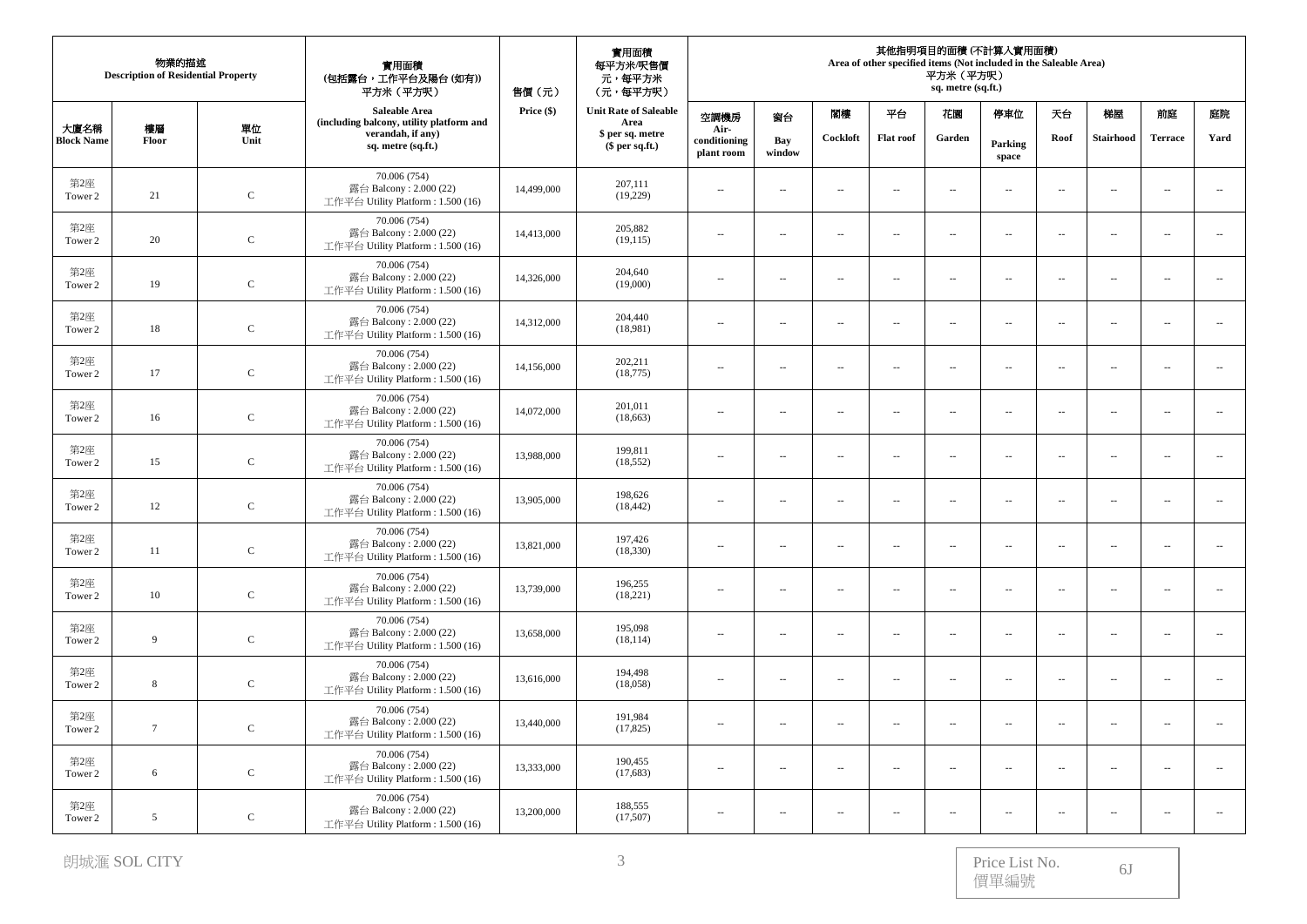| 物業的描述<br><b>Description of Residential Property</b> |                 |              | 實用面積<br>(包括露台,工作平台及陽台(如有))<br>平方米 (平方呎)                                      | 售價(元)      | 實用面積<br>每平方米/呎售價<br>元,每平方米<br>(元,每平方呎) | 其他指明項目的面積 (不計算入實用面積)<br>Area of other specified items (Not included in the Saleable Area)<br>平方米 (平方呎)<br>sq. metre (sq.ft.) |                          |                          |                             |                          |                             |                          |                          |                          |                             |
|-----------------------------------------------------|-----------------|--------------|------------------------------------------------------------------------------|------------|----------------------------------------|------------------------------------------------------------------------------------------------------------------------------|--------------------------|--------------------------|-----------------------------|--------------------------|-----------------------------|--------------------------|--------------------------|--------------------------|-----------------------------|
|                                                     |                 |              | Saleable Area<br>(including balcony, utility platform and                    | Price (\$) | <b>Unit Rate of Saleable</b><br>Area   | 空調機房                                                                                                                         | 窗台                       | 閣樓                       | 平台                          | 花園                       | 停車位                         | 天台                       | 梯屋                       | 前庭                       | 庭院                          |
| 大廈名稱<br><b>Block Name</b>                           | 樓層<br>Floor     | 單位<br>Unit   | verandah, if any)<br>sq. metre (sq.ft.)                                      |            | \$ per sq. metre<br>$$$ per sq.ft.)    | Air-<br>conditioning<br>plant room                                                                                           | Bay<br>window            | Cockloft                 | <b>Flat roof</b>            | Garden                   | Parking<br>space            | Roof                     | <b>Stairhood</b>         | <b>Terrace</b>           | Yard                        |
| 第2座<br>Tower 2                                      | $\overline{3}$  | $\mathbf C$  | 70.006 (754)<br>露台 Balcony: 2.000 (22)<br>工作平台 Utility Platform: 1.500 (16)  | 13,067,000 | 186,655<br>(17,330)                    | $\overline{\phantom{a}}$                                                                                                     | $\sim$                   | $\overline{a}$           | $\sim$                      | $\sim$                   | $\overline{\phantom{a}}$    | $\sim$                   | $\sim$                   | $\sim$                   | $\sim$                      |
| 第2座<br>Tower 2                                      | 21              | $\, {\rm H}$ | 69.609 (749)<br>露台 Balcony: 2.000 (22)<br>工作平台 Utility Platform: 1.500 (16)  | 14,512,000 | 208,479<br>(19,375)                    | $\overline{\phantom{a}}$                                                                                                     | $\overline{\phantom{a}}$ | $\overline{\phantom{a}}$ | $\overline{\phantom{a}}$    | $\overline{\phantom{a}}$ | $\overline{\phantom{a}}$    | $\sim$                   | $\sim$                   | $\sim$                   | $\overline{\phantom{a}}$    |
| 第2座<br>Tower 2                                      | 20              | $\, {\rm H}$ | 69.609 (749)<br>露台 Balcony: 2.000 (22)<br>工作平台 Utility Platform: 1.500 (16)  | 14,425,000 | 207,229<br>(19,259)                    | $\overline{\phantom{a}}$                                                                                                     | $\overline{\phantom{a}}$ | $\overline{a}$           | $\overline{\phantom{a}}$    | $\overline{\phantom{a}}$ | $\overline{\phantom{a}}$    | $\overline{\phantom{a}}$ | $\ldots$                 | $\overline{a}$           | ÷.                          |
| 第2座<br>Tower 2                                      | 19              | H            | 69.609 (749)<br>露台 Balcony: 2.000 (22)<br>工作平台 Utility Platform: 1.500 (16)  | 14,339,000 | 205,993<br>(19, 144)                   | $\cdots$                                                                                                                     | $\overline{\phantom{a}}$ | $\sim$                   | $\overline{\phantom{a}}$    | $\sim$                   | $\overline{\phantom{a}}$    | $\sim$                   | $\sim$                   | $\sim$                   | $\sim$                      |
| 第2座<br>Tower 2                                      | $18\,$          | $\, {\rm H}$ | 69.609 (749)<br>露台 Balcony: 2.000 (22)<br>工作平台 Utility Platform: 1.500 (16)  | 14,325,000 | 205,792<br>(19, 126)                   | $\overline{\phantom{a}}$                                                                                                     | $\sim$                   | $\sim$                   | $\mathcal{L}_{\mathcal{A}}$ | $\sim$                   | $\overline{a}$              | $\sim$                   | $\sim$                   | $\sim$ $\sim$            | $\sim$                      |
| 第2座<br>Tower 2                                      | 17              | H            | 69.609 (749)<br>露台 Balcony: 2.000 (22)<br>工作平台 Utility Platform: 1.500 (16)  | 14,169,000 | 203,551<br>(18,917)                    | $\overline{\phantom{a}}$                                                                                                     | $\sim$                   | $\sim$                   | $\overline{\phantom{a}}$    | $\overline{\phantom{a}}$ | $\overline{\phantom{a}}$    | $\overline{\phantom{a}}$ | $\overline{\phantom{a}}$ | $\overline{\phantom{a}}$ | $\overline{\phantom{a}}$    |
| 第2座<br>Tower 2                                      | 16              | $\, {\rm H}$ | 69.609 (749)<br>露台 Balcony: 2.000 (22)<br>工作平台 Utility Platform: 1.500 (16)  | 14,085,000 | 202,345<br>(18, 805)                   | $\overline{\phantom{a}}$                                                                                                     | ÷.                       | $\overline{a}$           | $\overline{a}$              | $\overline{\phantom{a}}$ | $\overline{\phantom{a}}$    | $\overline{\phantom{a}}$ | $\ldots$                 | $\sim$                   | $\mathcal{L}_{\mathcal{A}}$ |
| 第2座<br>Tower 2                                      | 15              | $\, {\rm H}$ | 69.609 (749)<br>露台 Balcony: 2.000 (22)<br>工作平台 Utility Platform: 1.500 (16)  | 14,000,000 | 201,123<br>(18,692)                    | $\sim$                                                                                                                       | $\sim$                   | $\overline{a}$           | $\sim$ $-$                  | $\sim$                   | $\sim$                      | $\sim$                   | $\sim$                   | $\sim$ $\sim$            | $\sim$                      |
| 第2座<br>Tower 2                                      | 12              | $\, {\rm H}$ | 69.609 (749)<br>露台 Balcony: 2.000 (22)<br>工作平台 Utility Platform: 1.500 (16)  | 13,916,000 | 199,917<br>(18,579)                    | $\overline{\phantom{a}}$                                                                                                     | $\overline{\phantom{a}}$ | $\sim$                   | $\overline{\phantom{a}}$    | $\overline{\phantom{a}}$ | $\overline{\phantom{a}}$    | $\sim$                   | $\sim$                   | $\sim$                   | $\mathcal{L}_{\mathcal{A}}$ |
| 第2座<br>Tower 2                                      | 11              | H            | 69.609 (749)<br>露台 Balcony: 2.000 (22)<br>工作平台 Utility Platform: 1.500 (16)  | 13,834,000 | 198,739<br>(18, 470)                   | $\overline{\phantom{a}}$                                                                                                     | L,                       | $\sim$                   | $\overline{\phantom{a}}$    | $\sim$                   | $\overline{\phantom{a}}$    | $\sim$                   | $\sim$                   | ÷.                       | $\sim$                      |
| 第2座<br>Tower 2                                      | 10              | $\, {\rm H}$ | 69.609 (749)<br>露台 Balcony: 2.000 (22)<br>工作平台 Utility Platform : 1.500 (16) | 13,752,000 | 197,561<br>(18,360)                    | $\cdots$                                                                                                                     | $\sim$                   | $\sim$                   | $\ldots$                    | $\overline{\phantom{a}}$ | $\mathcal{L}_{\mathcal{A}}$ | $\sim$                   | $\ldots$                 | $\sim$ $\sim$            | $\mathcal{L}_{\mathcal{A}}$ |
| 第2座<br>Tower 2                                      | 9               | $\, {\rm H}$ | 69.609 (749)<br>露台 Balcony: 2.000 (22)<br>工作平台 Utility Platform: 1.500 (16)  | 13,669,000 | 196,368<br>(18,250)                    | $\sim$                                                                                                                       | $\sim$                   | $\overline{a}$           | $\sim$                      | $\sim$                   | $\overline{\phantom{a}}$    | $\sim$                   | $\sim$                   | $\sim$ $\sim$            | $\sim$                      |
| 第2座<br>Tower 2                                      | 8               | H            | 69.609 (749)<br>露台 Balcony: 2.000 (22)<br>工作平台 Utility Platform : 1.500 (16) | 13,492,000 | 193,826<br>(18, 013)                   | $\overline{\phantom{a}}$                                                                                                     | $\overline{\phantom{a}}$ | $\overline{\phantom{a}}$ | $\overline{\phantom{a}}$    | $\sim$                   | $\overline{\phantom{a}}$    | $\sim$                   | $\sim$                   | $\sim$                   | $\ldots$                    |
| 第2座<br>Tower 2                                      | $7\phantom{.0}$ | $\, {\rm H}$ | 69.609 (749)<br>露台 Balcony: 2.000 (22)<br>工作平台 Utility Platform: 1.500 (16)  | 13,248,000 | 190,320<br>(17,688)                    | $\overline{\phantom{a}}$                                                                                                     | ÷.                       | $\sim$                   | $\overline{\phantom{a}}$    | $\overline{\phantom{a}}$ | $\overline{\phantom{a}}$    | $\overline{\phantom{a}}$ | $\sim$                   | $\sim$                   | $\ldots$                    |
| 第2座<br>Tower 2                                      | 6               | H            | 69.609 (749)<br>露台 Balcony: $2.000(22)$<br>工作平台 Utility Platform: 1.500 (16) | 13,073,000 | 187,806<br>(17, 454)                   | $\overline{\phantom{a}}$                                                                                                     | Ξ.                       | $\overline{\phantom{a}}$ | $\sim$                      | $\sim$                   | $\sim$                      | $\sim$                   | $\sim$                   | $\sim$                   |                             |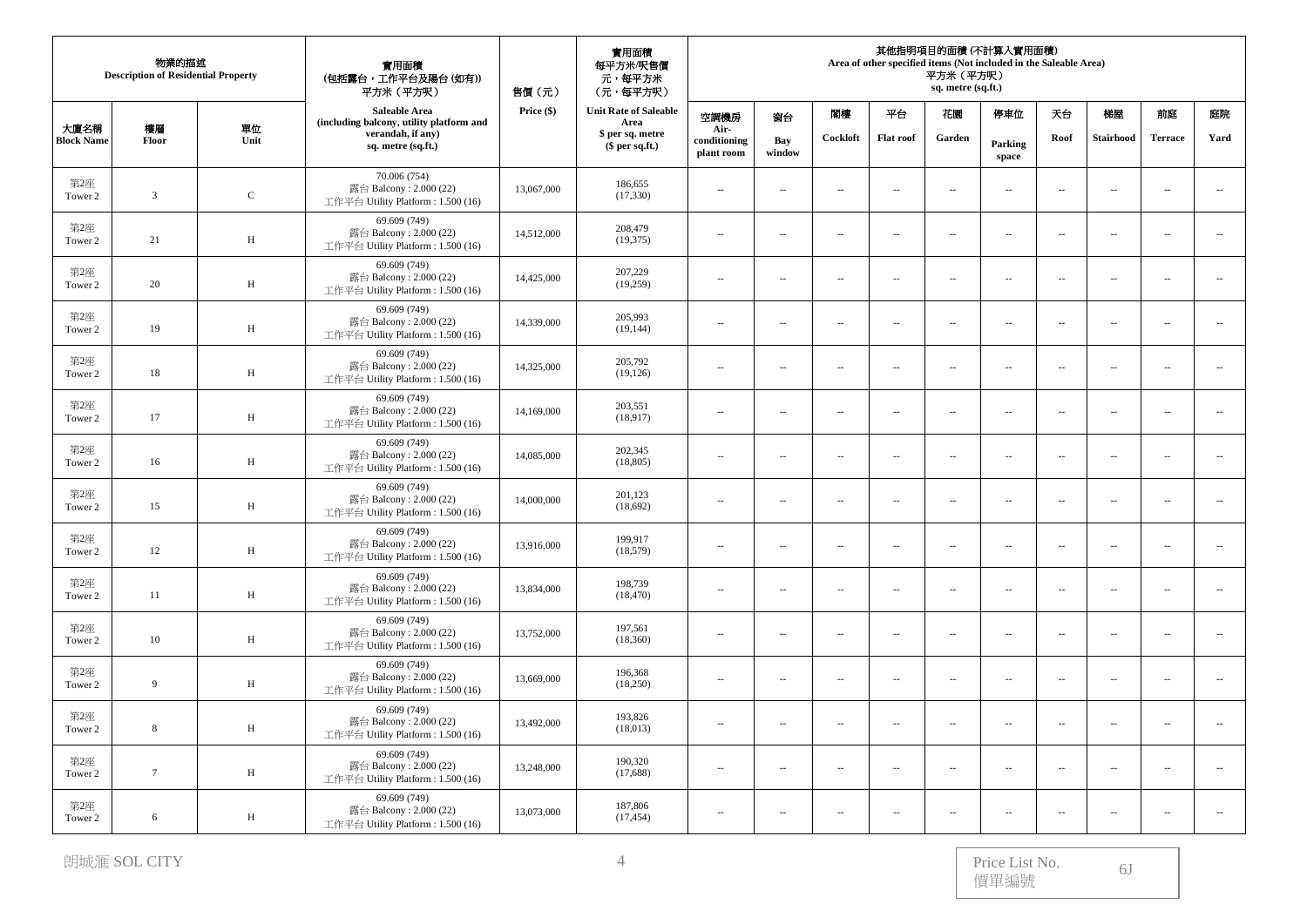| 物業的描述<br><b>Description of Residential Property</b> |                |                  | 實用面積<br>(包括露台,工作平台及陽台(如有))<br>平方米 (平方呎)                                      | 售價(元)      | 實用面積<br>每平方米/呎售價<br>元,每平方米<br>(元,每平方呎) | 其他指明項目的面積 (不計算入實用面積)<br>Area of other specified items (Not included in the Saleable Area)<br>平方米 (平方呎)<br>sq. metre (sq.ft.) |                          |                             |                             |                          |                          |                          |                  |                          |                             |
|-----------------------------------------------------|----------------|------------------|------------------------------------------------------------------------------|------------|----------------------------------------|------------------------------------------------------------------------------------------------------------------------------|--------------------------|-----------------------------|-----------------------------|--------------------------|--------------------------|--------------------------|------------------|--------------------------|-----------------------------|
|                                                     |                |                  | Saleable Area<br>(including balcony, utility platform and                    | Price (\$) | <b>Unit Rate of Saleable</b><br>Area   | 空調機房                                                                                                                         | 窗台                       | 閣樓                          | 平台                          | 花園                       | 停車位                      | 天台                       | 梯屋               | 前庭                       | 庭院                          |
| 大廈名稱<br><b>Block Name</b>                           | 樓層<br>Floor    | 單位<br>Unit       | verandah, if any)<br>sq. metre (sq.ft.)                                      |            | \$ per sq. metre<br>$$$ per sq.ft.)    | Air-<br>conditioning<br>plant room                                                                                           | Bay<br>window            | Cockloft                    | <b>Flat roof</b>            | Garden                   | Parking<br>space         | Roof                     | <b>Stairhood</b> | <b>Terrace</b>           | Yard                        |
| 第2座<br>Tower 2                                      | 5              | $\, {\rm H}$     | 69.819 (752)<br>露台 Balcony: 2.000 (22)<br>工作平台 Utility Platform: 1.500 (16)  | 12,925,000 | 185,122<br>(17, 188)                   | $\overline{\phantom{a}}$                                                                                                     | $\sim$                   | $\sim$                      | $\sim$                      | $\sim$                   | $\overline{\phantom{a}}$ | $\sim$                   | $\sim$           | $\sim$                   | $\mathcal{L}_{\mathcal{A}}$ |
| 第2座<br>Tower 2                                      | $\overline{3}$ | H                | 69.819 (752)<br>露台 Balcony: 2.000 (22)<br>工作平台 Utility Platform: 1.500 (16)  | 12,726,000 | 182,271<br>(16,923)                    | $\overline{\phantom{a}}$                                                                                                     | ÷.                       | $\sim$                      | $\overline{\phantom{a}}$    | $\overline{\phantom{a}}$ | $\overline{\phantom{a}}$ | $\sim$                   | $\sim$           | $\sim$                   | $\overline{\phantom{a}}$    |
| 第2座<br>Tower 2                                      | 20             | J                | 44.538 (479)<br>露台 Balcony: 2.000 (22)<br>工作平台 Utility Platform: 1.500 (16)  | 8,909,000  | 200,031<br>(18,599)                    | $\cdots$                                                                                                                     | ÷.                       | $\sim$                      | $\overline{\phantom{a}}$    | $\sim$                   | $\overline{\phantom{a}}$ | $\sim$                   | $\sim$           | $\sim$                   | $\overline{\phantom{a}}$    |
| 第2座<br>Tower 2                                      | 19             | J                | 44.538 (479)<br>露台 Balcony: 2.000 (22)<br>工作平台 Utility Platform: 1.500 (16)  | 8,862,000  | 198,976<br>(18,501)                    | $\overline{\phantom{a}}$                                                                                                     | $\sim$                   | $\overline{a}$              | $\sim$ $-$                  | $\sim$                   | $\overline{\phantom{a}}$ | $\sim$                   | $\sim$           | $\overline{a}$           | $\sim$                      |
| 第2座<br>Tower 2                                      | 18             | J                | 44.538 (479)<br>露台 Balcony: 2.000 (22)<br>工作平台 Utility Platform: 1.500 (16)  | 8,815,000  | 197,921<br>(18, 403)                   | $\overline{\phantom{a}}$                                                                                                     | $\sim$                   | $\sim$                      | $\overline{\phantom{a}}$    | $\overline{\phantom{a}}$ | $\overline{\phantom{a}}$ | $\sim$                   | $\sim$           | $\overline{\phantom{a}}$ | $\overline{\phantom{a}}$    |
| 第5座<br>Tower 5                                      | 19             | $\boldsymbol{A}$ | 51.683 (556)<br>露台 Balcony: 2.000 (22)<br>工作平台 Utility Platform: 1.500 (16)  | 9,895,000  | 191,456<br>(17,797)                    | --                                                                                                                           | $\overline{\phantom{a}}$ | $\overline{a}$              | $\ldots$                    | $\overline{\phantom{a}}$ | $\overline{\phantom{a}}$ | $\overline{\phantom{a}}$ | $\ldots$         |                          | $\sim$                      |
| 第5座<br>Tower 5                                      | 17             | $\mathbf{A}$     | 51.683 (556)<br>露台 Balcony: 2.000 (22)<br>工作平台 Utility Platform: 1.500 (16)  | 9,777,000  | 189,172<br>(17,585)                    | $\overline{\phantom{a}}$                                                                                                     | ÷.                       | $\sim$                      | $\overline{\phantom{a}}$    | $\sim$                   | $\overline{\phantom{a}}$ | $\sim$                   | $\sim$           | $\sim$                   | $\overline{\phantom{a}}$    |
| 第5座<br>Tower 5                                      | 15             | $\mathbf A$      | 51.683 (556)<br>露台 Balcony: $2.000(22)$<br>工作平台 Utility Platform: 1.500 (16) | 9,683,000  | 187,354<br>(17, 415)                   | $\overline{\phantom{a}}$                                                                                                     | $\sim$                   | $\mathcal{L}_{\mathcal{A}}$ | $\sim$                      | $\overline{\phantom{a}}$ | $\overline{\phantom{a}}$ | $\sim$                   | $\sim$           | $\sim$ $\sim$            | $\ldots$                    |
| 第5座<br>Tower 5                                      | 11             | A                | 51.683 (556)<br>露台 Balcony: 2.000 (22)<br>工作平台 Utility Platform: 1.500 (16)  | 9,589,000  | 185,535<br>(17,246)                    | $\overline{\phantom{a}}$                                                                                                     | $\sim$                   | $\overline{\phantom{a}}$    | $\overline{\phantom{a}}$    | $\overline{\phantom{a}}$ | $\overline{\phantom{a}}$ | $\sim$                   | $\sim$           | $\overline{\phantom{a}}$ | $\overline{\phantom{a}}$    |
| 第5座<br>Tower 5                                      | 19             | $\, {\bf B}$     | 46.347 (499)<br>露台 Balcony: 2.000 (22)<br>工作平台 Utility Platform: 1.500 (16)  | 9,220,000  | 198,934<br>(18, 477)                   | $\cdots$                                                                                                                     | $\overline{\phantom{a}}$ | $\overline{a}$              | $\overline{\phantom{m}}$    | $\overline{\phantom{a}}$ | $\overline{\phantom{a}}$ | $\sim$                   | $\ldots$         | $\overline{\phantom{a}}$ | $\mathcal{L}_{\mathcal{A}}$ |
| 第5座<br>Tower 5                                      | 17             | $\, {\bf B}$     | 46.347 (499)<br>露台 Balcony: 2.000 (22)<br>工作平台 Utility Platform: 1.500 (16)  | 9,111,000  | 196,582<br>(18,259)                    | $\overline{\phantom{a}}$                                                                                                     | $\overline{\phantom{a}}$ | $\overline{a}$              | $\mathcal{L}_{\mathcal{A}}$ | $\overline{\phantom{a}}$ | $\overline{\phantom{a}}$ | $\overline{\phantom{a}}$ | $\sim$           | $\sim$ $\sim$            | $\overline{\phantom{a}}$    |
| 第5座<br>Tower 5                                      | 15             | B                | 46.347 (499)<br>露台 Balcony: 2.000 (22)<br>工作平台 Utility Platform: 1.500 (16)  | 9,002,000  | 194,230<br>(18,040)                    | $\overline{\phantom{a}}$                                                                                                     | $\sim$                   | $\overline{\phantom{a}}$    | $\sim$                      | $\overline{\phantom{a}}$ | $\overline{\phantom{a}}$ | $\sim$                   | $\sim$           | $\overline{\phantom{a}}$ | $\overline{\phantom{a}}$    |
| 第5座<br>Tower 5                                      | 11             | $\, {\bf B}$     | 46.347 (499)<br>露台 Balcony: 2.000 (22)<br>工作平台 Utility Platform: 1.500 (16)  | 8,895,000  | 191,922<br>(17, 826)                   | $\overline{\phantom{a}}$                                                                                                     | ÷.                       | $\sim$                      | $\overline{\phantom{a}}$    | $\overline{\phantom{a}}$ | $\overline{\phantom{a}}$ | $\overline{\phantom{a}}$ | $\ldots$         | $\sim$                   | $\ldots$                    |
| 第5座<br>Tower 5                                      | 19             | $\mathbf C$      | 30.889 (332)<br>露台 Balcony: 2.000 (22)<br>工作平台 Utility Platform: 1.500 (16)  | 6,923,000  | 224,125<br>(20, 852)                   | $\overline{\phantom{a}}$                                                                                                     | ÷.                       | $\sim$                      | $\overline{\phantom{a}}$    | $\sim$                   | $\overline{\phantom{a}}$ | $\sim$                   | $\sim$           | $\sim$                   | $\overline{\phantom{a}}$    |
| 第5座<br>Tower 5                                      | 17             | $\mathbf C$      | 30.889 (332)<br>露台 Balcony: $2.000(22)$<br>工作平台 Utility Platform: 1.500 (16) | 6,841,000  | 221,470<br>(20,605)                    | $\overline{\phantom{a}}$                                                                                                     | $\sim$                   | $\sim$                      | $\sim$                      | $\overline{\phantom{a}}$ | $\sim$                   | $\sim$                   | $\sim$           | $\sim$                   | $\overline{a}$              |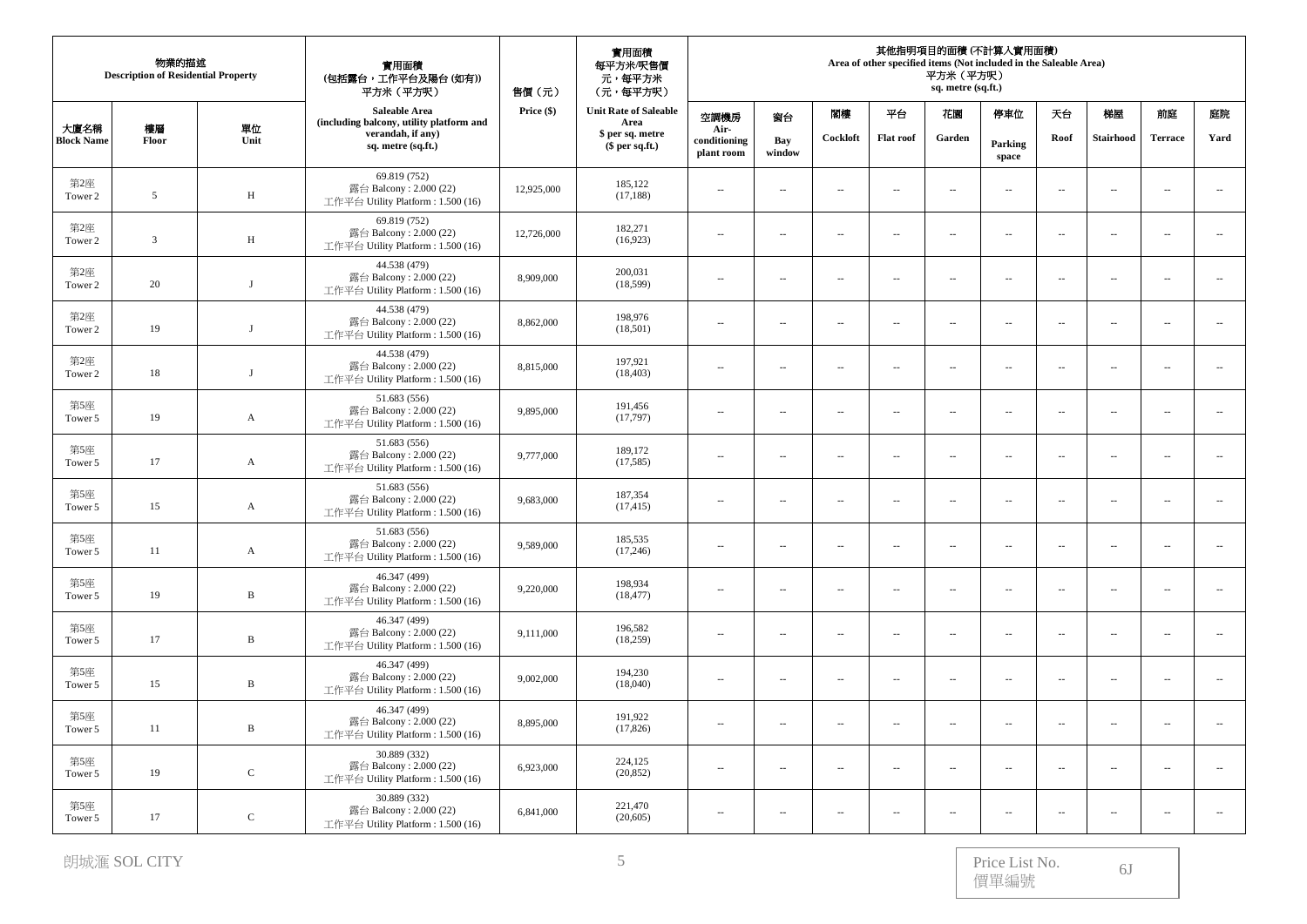| 物業的描述<br><b>Description of Residential Property</b> |             |              | 實用面積<br>(包括露台,工作平台及陽台(如有))<br>平方米 (平方呎)                                      | 售價(元)      | 實用面積<br>每平方米/呎售價<br>元,每平方米<br>(元,每平方呎) | 其他指明項目的面積 (不計算人實用面積)<br>Area of other specified items (Not included in the Saleable Area)<br>平方米(平方呎)<br>sq. metre (sq.ft.) |                          |                          |                             |                          |                          |                          |                          |                          |                          |
|-----------------------------------------------------|-------------|--------------|------------------------------------------------------------------------------|------------|----------------------------------------|-----------------------------------------------------------------------------------------------------------------------------|--------------------------|--------------------------|-----------------------------|--------------------------|--------------------------|--------------------------|--------------------------|--------------------------|--------------------------|
|                                                     |             |              | Saleable Area<br>(including balcony, utility platform and                    | Price (\$) | <b>Unit Rate of Saleable</b><br>Area   | 空調機房                                                                                                                        | 窗台                       | 閣樓                       | 平台                          | 花園                       | 停車位                      | 天台                       | 梯屋                       | 前庭                       | 庭院                       |
| 大廈名稱<br><b>Block Name</b>                           | 樓層<br>Floor | 單位<br>Unit   | verandah, if any)<br>sq. metre (sq.ft.)                                      |            | \$ per sq. metre<br>$$$ per sq.ft.)    | Air-<br>conditioning<br>plant room                                                                                          | Bay<br>window            | Cockloft                 | <b>Flat roof</b>            | Garden                   | Parking<br>space         | Roof                     | Stairhood                | <b>Terrace</b>           | Yard                     |
| 第5座<br>Tower 5                                      | 15          | $\mathbf C$  | 30.889 (332)<br>露台 Balcony: 2.000 (22)<br>工作平台 Utility Platform: 1.500 (16)  | 6,762,000  | 218,913<br>(20, 367)                   | $\overline{\phantom{a}}$                                                                                                    | $\sim$                   | $\overline{a}$           | $\mathcal{L}_{\mathcal{A}}$ | $\overline{\phantom{a}}$ | $\overline{\phantom{a}}$ | $\overline{\phantom{a}}$ | $\sim$                   | $\sim$ $\sim$            | $\overline{\phantom{a}}$ |
| 第5座<br>Tower 5                                      | 11          | $\mathsf{C}$ | 30.889 (332)<br>露台 Balcony: 2.000 (22)<br>工作平台 Utility Platform: 1.500 (16)  | 6,682,000  | 216,323<br>(20, 127)                   | $\overline{\phantom{a}}$                                                                                                    | $\sim$                   | $\sim$                   | $\overline{\phantom{a}}$    | $\overline{\phantom{a}}$ | $\overline{\phantom{a}}$ | $\overline{\phantom{a}}$ | $\overline{\phantom{a}}$ | $\sim$                   | $\overline{\phantom{a}}$ |
| 第5座<br>Tower 5                                      | 19          | $\mathbf D$  | 49.876 (537)<br>露台 Balcony: 2.000 (22)<br>工作平台 Utility Platform: 1.500 (16)  | 9,916,000  | 198,813<br>(18, 466)                   | $\overline{\phantom{a}}$                                                                                                    | ÷.                       | $\sim$                   | $\overline{\phantom{a}}$    | $\overline{\phantom{a}}$ | $\overline{\phantom{a}}$ | $\sim$                   | $\sim$                   | $\sim$                   | $\sim$                   |
| 第5座<br>Tower 5                                      | 17          | $\mathbf D$  | 49.876 (537)<br>露台 Balcony: 2.000 (22)<br>工作平台 Utility Platform: 1.500 (16)  | 9,798,000  | 196,447<br>(18,246)                    | $\overline{\phantom{a}}$                                                                                                    | $\sim$                   | $\overline{\phantom{a}}$ | $\overline{\phantom{a}}$    | $\overline{\phantom{a}}$ | $\overline{\phantom{a}}$ | $\sim$                   | $\sim$                   | $\sim$                   | $\overline{\phantom{a}}$ |
| 第5座<br>Tower 5                                      | 15          | $\mathbb D$  | 49.876 (537)<br>露台 Balcony: 2.000 (22)<br>工作平台 Utility Platform: 1.500 (16)  | 9,682,000  | 194,121<br>(18,030)                    | $\overline{\phantom{a}}$                                                                                                    | $\sim$                   | $\sim$                   | $\overline{\phantom{a}}$    | $\sim$                   | $\overline{\phantom{a}}$ | $\sim$                   | $\sim$                   | $\sim$ $\sim$            | $\overline{a}$           |
| 第5座<br>Tower 5                                      | 11          | $\mathbb D$  | 49.876 (537)<br>露台 Balcony: 2.000 (22)<br>工作平台 Utility Platform: 1.500 (16)  | 9,567,000  | 191,816<br>(17, 816)                   | $\overline{\phantom{a}}$                                                                                                    | $\overline{\phantom{a}}$ | $\sim$                   | $\overline{\phantom{a}}$    | $\overline{\phantom{a}}$ | $\overline{\phantom{a}}$ | $\overline{\phantom{a}}$ | $\overline{\phantom{a}}$ | $\overline{\phantom{a}}$ | $\sim$                   |
| 第5座<br>Tower 5                                      | 19          | $\mathbf E$  | 29.678 (319)<br>露台 Balcony: 2.000 (22)<br>工作平台 Utility Platform: 1.500 (16)  | 6,885,000  | 231,990<br>(21,583)                    | $\overline{\phantom{a}}$                                                                                                    | $\sim$                   | $\overline{a}$           | $\sim$ $-$                  | $\sim$                   | $\overline{\phantom{a}}$ | $\sim$                   | $\sim$                   | $\sim$ $\sim$            | $\overline{\phantom{a}}$ |
| 第5座<br>Tower 5                                      | 17          | E            | 29.678 (319)<br>露台 Balcony: 2.000 (22)<br>工作平台 Utility Platform: 1.500 (16)  | 6,804,000  | 229,261<br>(21, 329)                   | $\overline{\phantom{a}}$                                                                                                    | ÷.                       | $\sim$                   | $\overline{\phantom{a}}$    | $\sim$                   | $\overline{\phantom{a}}$ | $\sim$                   | $\sim$                   | $\sim$                   | $\sim$                   |
| 第5座<br>Tower 5                                      | 15          | $\mathbf E$  | 29.678 (319)<br>露台 Balcony: 2.000 (22)<br>工作平台 Utility Platform: 1.500 (16)  | 6,725,000  | 226,599<br>(21,082)                    | $\overline{\phantom{a}}$                                                                                                    | ÷.                       | $\sim$                   | $\overline{\phantom{a}}$    | $\sim$                   | $\overline{\phantom{a}}$ | $\sim$                   | $\sim$                   | $\sim$                   | $\overline{\phantom{a}}$ |
| 第5座<br>Tower 5                                      | 11          | $\mathbf E$  | 29.678 (319)<br>露台 Balcony: 2.000 (22)<br>工作平台 Utility Platform: 1.500 (16)  | 6,646,000  | 223,937<br>(20, 834)                   | $\overline{\phantom{a}}$                                                                                                    | $\overline{\phantom{a}}$ | $\overline{\phantom{a}}$ | $\overline{\phantom{a}}$    | $\overline{\phantom{a}}$ | $\overline{\phantom{a}}$ | $\sim$                   | $\sim$                   | $\overline{\phantom{a}}$ | $\overline{\phantom{a}}$ |
| 第5座<br>Tower 5                                      | 19          | $\rm F$      | 49.410 (532)<br>露台 Balcony: 2.000 (22)<br>工作平台 Utility Platform: 1.500 (16)  | 9,823,000  | 198,806<br>(18, 464)                   | $\sim$                                                                                                                      | $\sim$                   | $\sim$                   | $\sim$                      | $\sim$                   | $\overline{\phantom{a}}$ | $\sim$                   | $\sim$                   | $\sim$                   | $\sim$                   |
| 第5座<br>Tower 5                                      | 17          | $\rm F$      | 49.410 (532)<br>露台 Balcony: 2.000 (22)<br>工作平台 Utility Platform: 1.500 (16)  | 9,707,000  | 196,458<br>(18,246)                    | $\overline{\phantom{a}}$                                                                                                    | ÷.                       | $\sim$                   | $\overline{\phantom{a}}$    | $\sim$                   | $\overline{\phantom{a}}$ | $\sim$                   | $\sim$                   | $\sim$                   | $\overline{\phantom{a}}$ |
| 第5座<br>Tower 5                                      | 15          | $\,$ F       | 49.410 (532)<br>露台 Balcony: 2.000 (22)<br>工作平台 Utility Platform : 1.500 (16) | 9,592,000  | 194,131<br>(18,030)                    | $\sim$                                                                                                                      | $\sim$                   | $\sim$                   | $\sim$ $-$                  | $\overline{\phantom{a}}$ | $\sim$                   | $\sim$                   | $\sim$                   | $\sim$ $\sim$            | $\sim$                   |
| 第5座<br>Tower 5                                      | 11          | $_{\rm F}$   | 49.410 (532)<br>露台 Balcony: 2.000 (22)<br>工作平台 Utility Platform: 1.500 (16)  | 9,478,000  | 191,824<br>(17, 816)                   | $\overline{\phantom{a}}$                                                                                                    | $\sim$                   | $\sim$                   | $\overline{\phantom{a}}$    | $\sim$                   | $\overline{\phantom{a}}$ | $\sim$                   | $\sim$                   | $\sim$                   | $\overline{\phantom{a}}$ |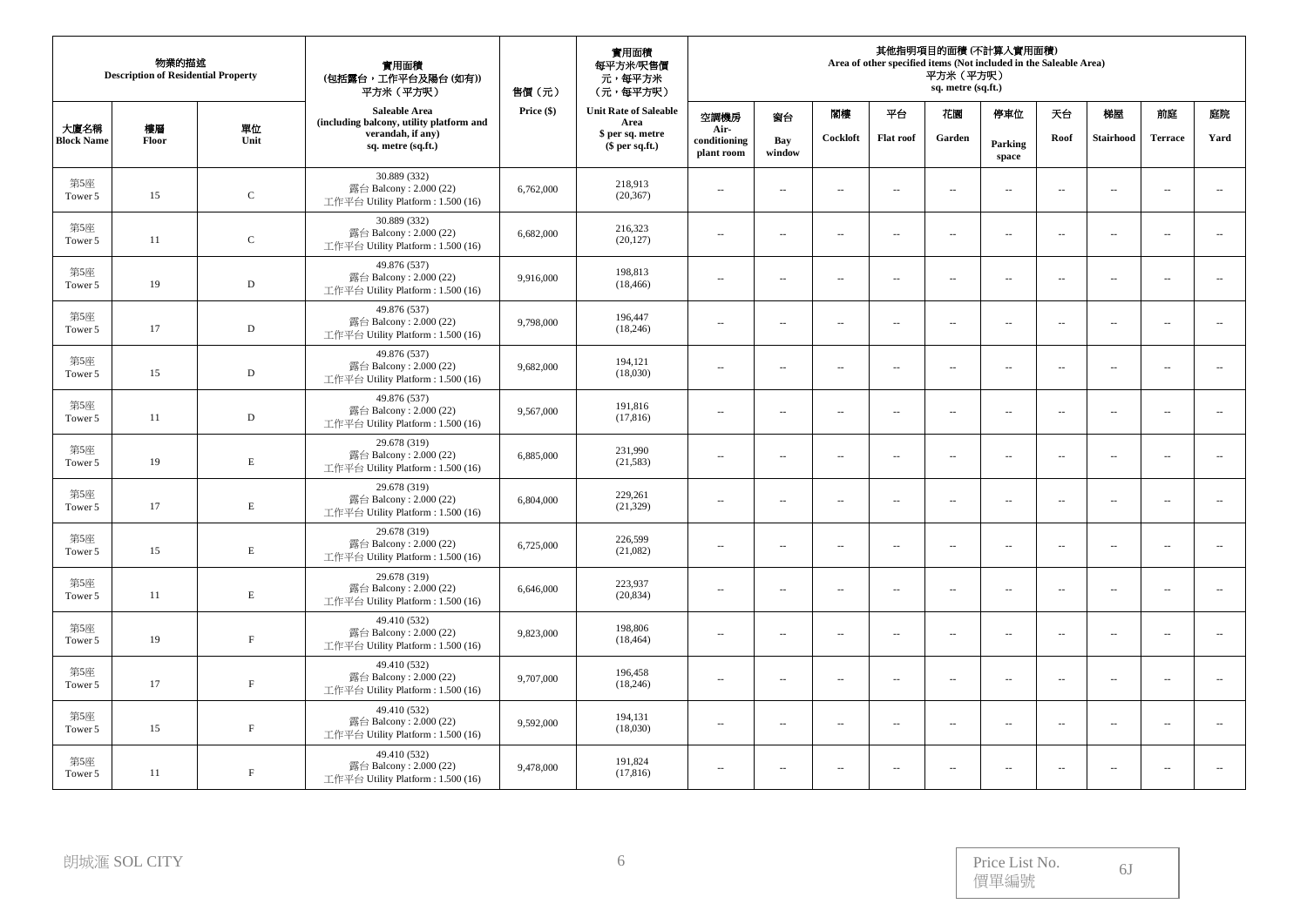## 第三部份:其他資料 **Part 3: Other Information**

### (1) 準買家應參閱發展項目期數的售樓說明書,以了解該發展項目期數的資料。

Prospective purchasers are advised to refer to the sales brochure of the Phase of the Development for information on the Phase of the Development.

## (2) 根據《一手住宅物業銷售條例》第 52(1)條及第 53(2)及(3)條,-

According to sections 52(1) and 53(2) and (3) of the Residential Properties (First-hand Sales) Ordinance, –

#### 第 52(1)條 / Section 52(1)

## 在某人就指明住宅物業與擁有人訂立臨時買賣合約時,該人須向擁有人支付售價的 5%的臨時訂金。

A preliminary deposit of 5% of the purchase price is payable by a person to the owner on entering into a preliminary agreement for sale and purchase in respect of the specified residential property with the owner.

#### 第 53(2)條 / Section 53(2)

如某人於某日期訂立臨時買賣合約,並於該日期後的 5 個工作日內,就有關指明住宅物業簽立買賣合約,則擁有人必須在該日期後的 8 個工作 日內,簽立該買賣合約。

If a person executes an agreement for sale and purchase in respect of the residential property within 5 working days after the date on which the person enters into the preliminary agreement for sale and purchase, the owner must execute the agreement for sale and purchase within 8 working days after that date.

## 第 53(3)條 / Section 53(3)

如某人於某日期訂立臨時買賣合約時,但沒有於該日期後的 5 個工作日內,就有關住宅物業簽立買賣合約,則 – (i) 該臨時合約即告終止;(ii) 有關的臨時訂金即予沒收;及 (iii) 擁有人不得就該人沒有簽立買賣合約而針對該人提出進一步申索。

If a person does not execute an agreement for sale and purchase in respect of the residential property within 5 working days after the date on which the person enters into the preliminary agreement for sale and purchase- (i) the preliminary agreement is terminated; (ii) the preliminary deposit is forfeited; and (iii) the owner does not have any further claim against the person for the failure.

# (3) 實用面積及屬該住宅物業其他指明項目的面積是按《一手住宅物業銷售條例》第 8 條及附表二第 2 部的計算得出的。

The saleable area and area of other specified items of the residential property are calculated in accordance with section 8 and Part 2 of Schedule 2 to the Residential Properties (First-hand Sales) Ordinance.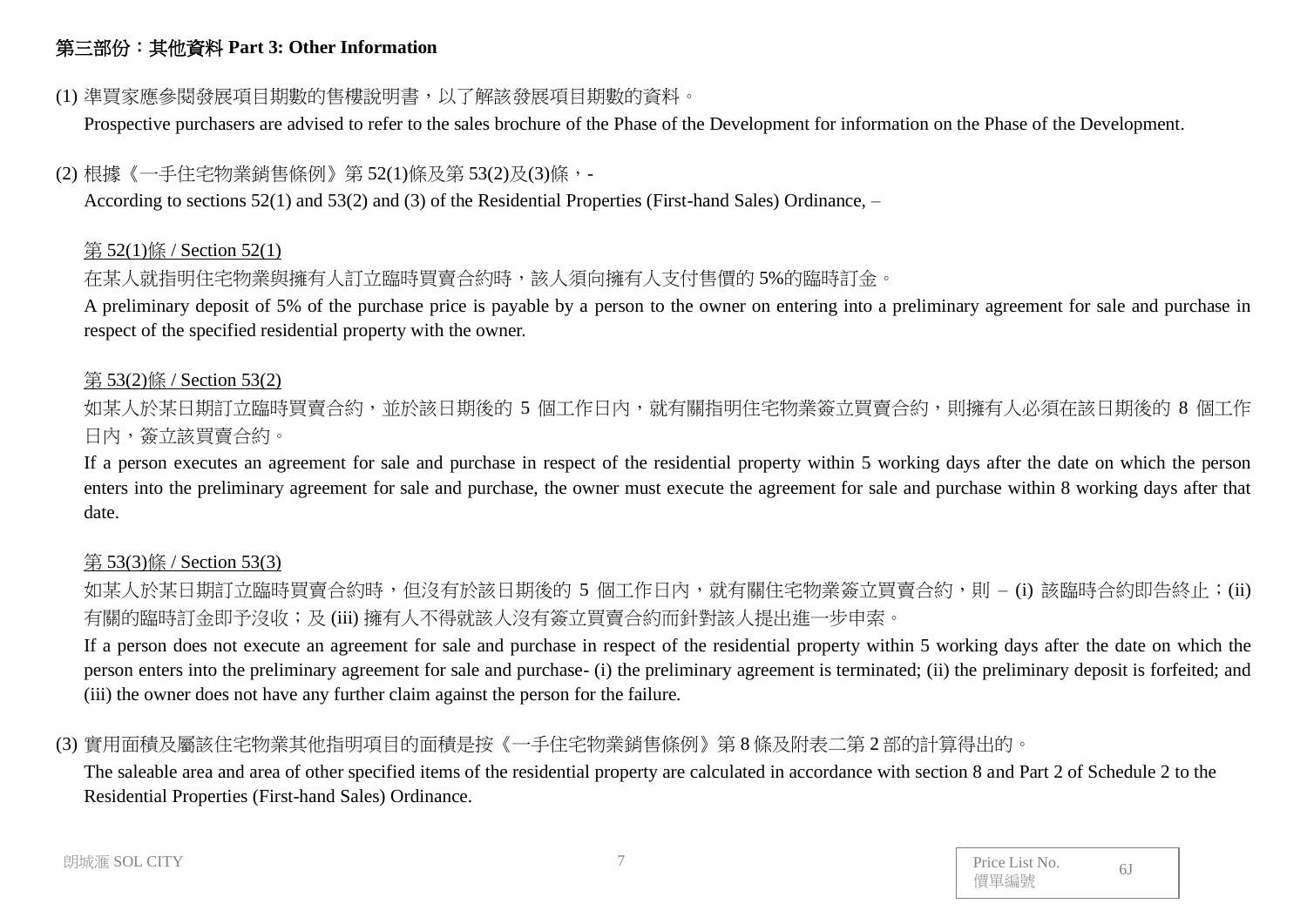#### **(4)(i)** 支付條款 **Terms of Payment**

下列三項 (A5) 、(B5)及(C5)付款計劃可供買方選用的支付條款。

Three types of Terms of Payment listed under (A5), (B5) and (C5) below are available for selection by the Purchaser.

#### **(A5) 90** 天現金優惠付款計劃**: (**照售價減 **10%) 90-day Cash Payment Plan: (10% discount from the Price)**

1. 樓價 5% 臨時訂金於簽署臨時買賣合約時支付。

A preliminary deposit of 5% of the Purchase Price shall be paid upon signing of the preliminary agreement for sale and purchase.

2. 樓價 5% 再期訂金於簽署臨時買賣合約後 30 天內支付。

A further deposit of 5% of the Purchase Price shall be paid within 30 days after the date of the preliminary agreement for sale and purchase.

3. 樓價 90%餘款於簽署臨時買賣合約後 90 天內支付。 A balance of 90% of the Purchase Price shall be paid within 90 days after the date of the preliminary agreement for sale and purchase.

#### **(B5) 90** 天按揭付款計劃**: (**照售價減 **8.5%) 90-day Mortgage Loan Payment Plan : (8.5% discount from the Price)**

1. 樓價 5% 臨時訂金於簽署臨時買賣合約時支付。

A preliminary deposit of 5% of the Purchase Price shall be paid upon signing of the preliminary agreement for sale and purchase.

- 2. 樓價 5% 再期訂金於簽署臨時買賣合約後 30天內支付。 A further deposit of 5% of the Purchase Price shall be paid within 30 days after the date of the preliminary agreement for sale and purchase .
- 3. 樓價 90%餘款於簽署臨時買賣合約後 90 天內支付。

A balance of 90% of the Purchase Price shall be paid within 90 days after the date of the preliminary agreement for sale and purchase. 選用上述支付條款(B5)的買方可以申請下述第(4)(iii)(a)段之「備用按揭貸款」。

Purchasers selecting this Term of Payment (B5) may make application for the "Standby Mortgage Loan" as stated in paragraph (4)(iii)(a) below.

# **(C5)** 首 **20** 個月免息按揭付款計劃**: (**照售價減 **5.5%) First 20 months Interest-Free Mortgage Loan Payment Plan : (5.5% discount from the Price)**

- 1. 樓價 5% 臨時訂金於簽署臨時買賣合約時支付。 A preliminary deposit of 5% of the Purchase Price shall be paid upon signing of the preliminary agreement for sale and purchase.
- 2. 樓價 5% 再期訂金於簽署臨時買賣合約後 30 天內支付。 A further deposit of 5% of the Purchase Price shall be paid within 30 days after the date of the preliminary agreement for sale and purchase .
- 3. 樓價 90%餘款於簽署臨時買賣合約後 90 天內支付。 A balance of 90% of the Purchase Price shall be paid within 90 days after the date of the preliminary agreement for sale and purchase.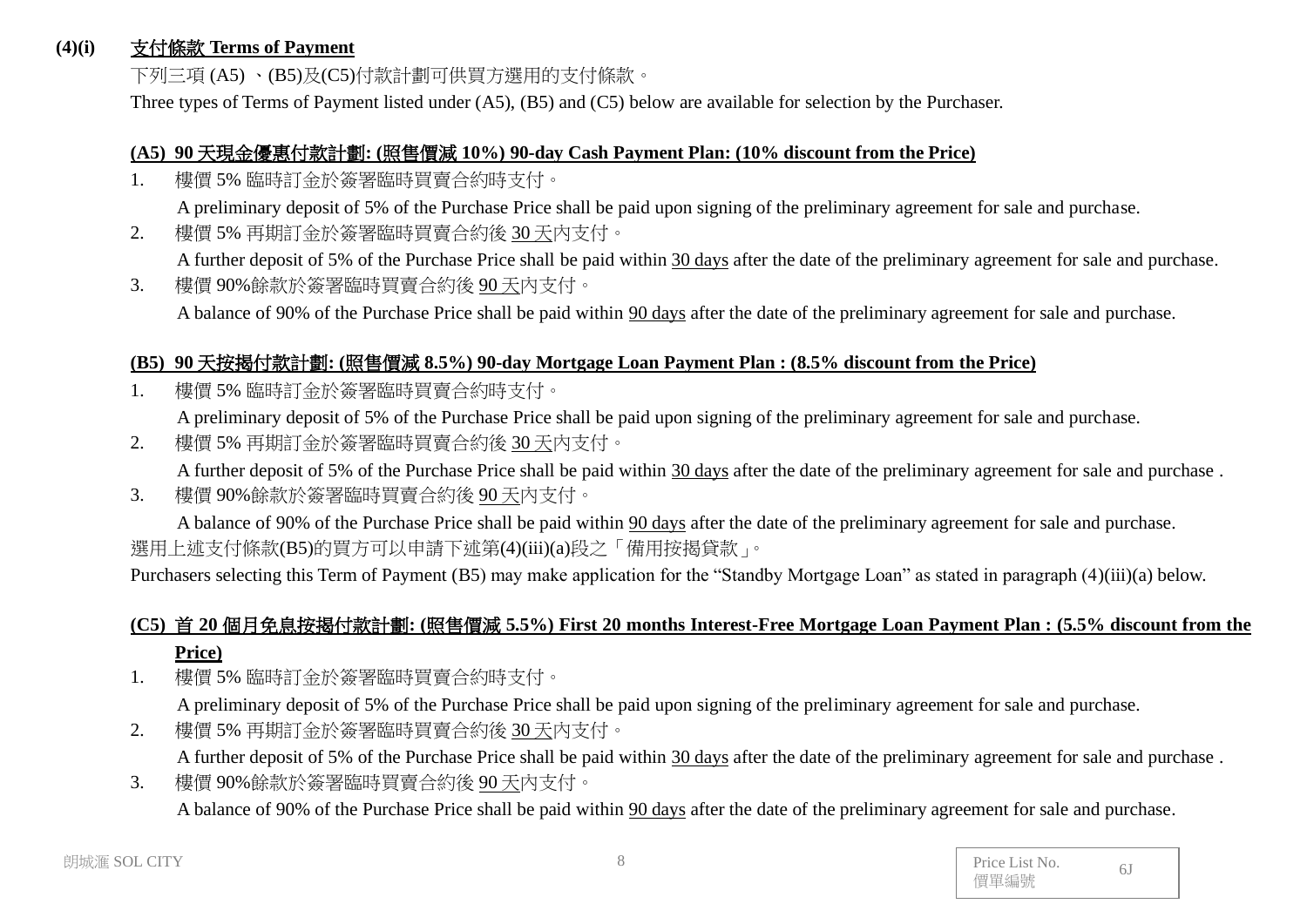## 選用上述支付條款(C5)的買方可以申請下述第(4)(iii)(d)段之「首20個月免息按揭貸款」。

Purchasers selecting this Term of Payment (C5) may make application for the "First 20 months Interest- Free Mortgage Loan" as stated in paragraph  $(4)(iii)(d)$  below.

#### 注意 Note:

於本第(4)(i)段中 In this paragraph (4)(i):-

- (1) 如繳付再期訂金、部份樓價或樓價餘款的到期日的當日並非工作日,則該到期日將自動順延至下一個緊接的工作日。 If any due date for payment of further deposit, part payment or balance of Purchase Price falls on a day that is not a working day, such due date is automatically postponed to the immediate following working day.
- (2) 買方於簽署臨時買賣合約時須繳付相等於樓價 5% 的金額作為臨時訂金,其中港幣 100,000 元之臨時訂金必須以銀行本票支付,抬頭 請寫「的近律師行」或「Deacons」,臨時訂金餘款可以支票或本票支付,抬頭請寫「的近律師行」或「Deacons」。 Upon signing of the preliminary agreement for sale and purchase, the Purchaser shall pay the preliminary deposit equivalent to 5% of the Purchase Price of which HK\$100,000 must be paid by cashier order(s) made payable to "的近律師行" or " Deacons " and the balance of the preliminary deposit may be paid by cheque(s) or cashier's order(s) made payable to "的近律師行" or " Deacons ".

## **(4)(ii)** 售價獲得折扣的基礎 **Basis on which any discount on the Price is available**

(a) 如第(4)(i)分段所述。

As stated in sub-paragraph (4)(i) above.

(b) 「特別優惠」"Special Discount"

凡於 2020 年 9 月 30 日(包括當日)或之前簽署臨時買賣合約購買指明住宅物業之買方,可以獲得以售價為基礎的額外 5%折扣作為「特 別優惠」。

Where the preliminary agreement for sale and purchase of the specified residential properties is signed on or before 30 September 2020 (inclusive), the Purchaser would be offered an extra 5% discount from the Price as the "Special Discount".

(c) 「精選單位優惠」"Selected Units Offer"

凡於 2020 年 9 月 30 日(包括當日)或之前簽署臨時買賣合約購買下列指明住宅物業之買方,可獲港幣 188,800 元的售價折扣作為「精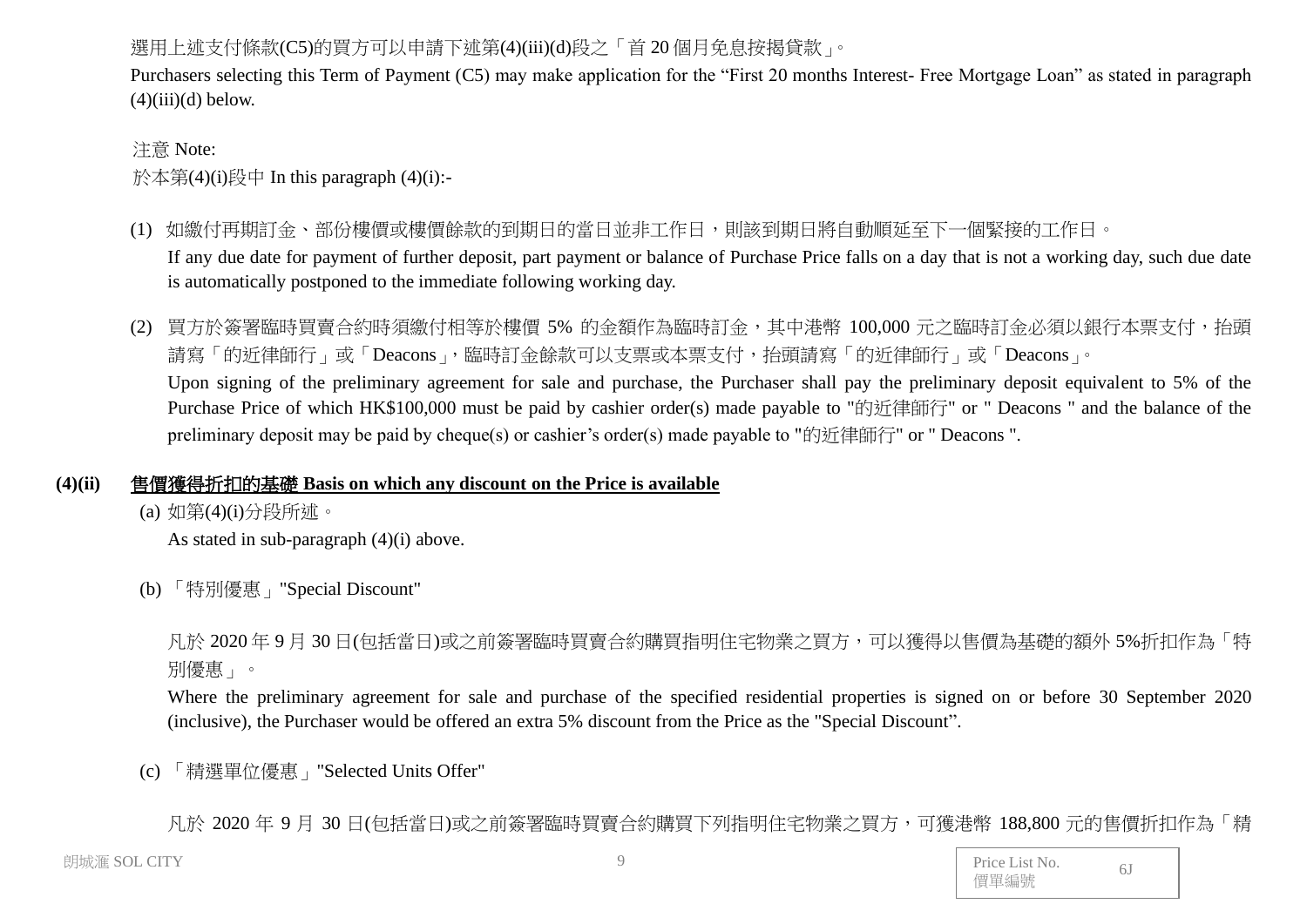## 選單位優惠」。

Where the preliminary agreement for sale and purchase of the below specified residential properties is signed on or before 30 September 2020 (inclusive), the Purchaser would be offered a discount of HK\$188,800 from the Price as the "Selected Units Offer".

| 大廈名稱              | 樓層             | 單位                        |
|-------------------|----------------|---------------------------|
| <b>Block Name</b> | Floor          | Unit                      |
| 第2座               | 26             | $\overline{C}$            |
| Tower 2           | 25             | $\overline{C}$            |
|                   | 23             | $\mathsf{C}$              |
|                   | 21             | $\overline{C}$            |
|                   | 16             | $\mathsf{C}$              |
|                   | 15             | $\overline{C}$            |
|                   | 12             | $\overline{C}$            |
|                   | $11\,$         | $\overline{C}$            |
|                   | $10\,$         | $\overline{C}$            |
|                   | 6              | $\overline{C}$            |
|                   | $\overline{5}$ | $\overline{C}$            |
|                   | $\overline{3}$ | $\overline{C}$            |
|                   | 21             | $\rm H$                   |
|                   | $20\,$         | $\boldsymbol{\mathrm{H}}$ |
|                   | 19             | $\mathbf H$               |
|                   | 18             | $\mathbf H$               |
|                   | 17             | $\mathbf H$               |
|                   | 16             | $\boldsymbol{\mathrm{H}}$ |
|                   | 12             | $H_{\rm}$                 |
|                   | $11\,$         | $\boldsymbol{\mathrm{H}}$ |
|                   | 9              | $\boldsymbol{\mathrm{H}}$ |
|                   | $\overline{8}$ | $\mathbf H$               |
|                   | $\overline{7}$ | $\mathbf H$               |
|                   | $\sqrt{6}$     | $\mathbf H$               |
|                   | 3              | $\rm H$                   |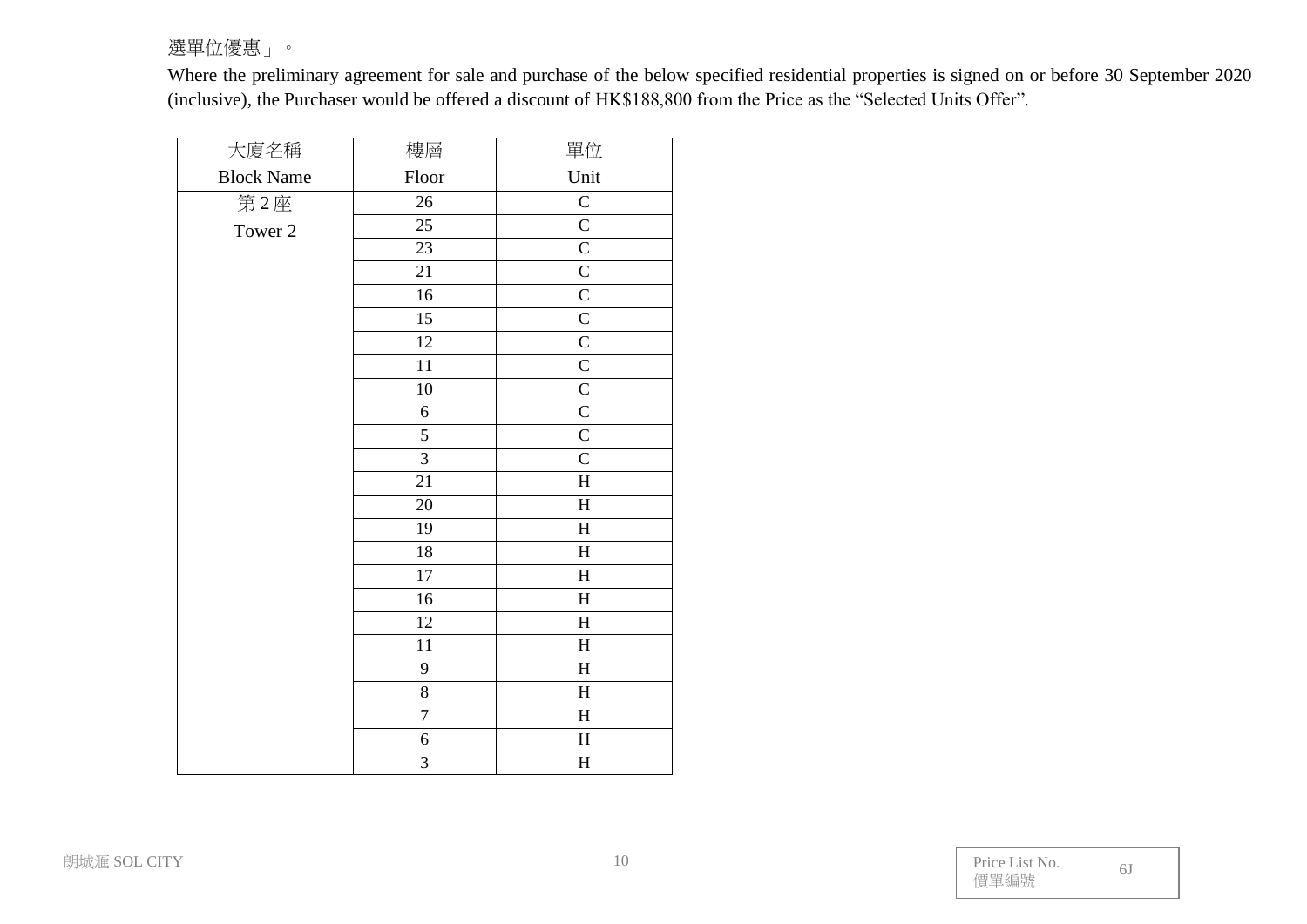### **(4)(iii)** 可就購買該發展項目期數中的指明住宅物業而連帶獲得的任何贈品、財務優惠或利益 **Any gift, or any financial advantage or benefit, to be made available in connection with the purchase of a specified residential property in the Phase of the Development**

(a) 「備用按揭貸款」(只適用於第(4)(i)分段的支付條款(B5)) "Standby Mortgage Loan" (Applicable to Term of Payment (B5) under subparagraph (4)(i) only)

買方可向如此聘用的人指定的貸款公司(「貸款人」)申請第一物業按揭貸款(「物業按揭貸款」),該物業按揭貸款申請必須在不遲於 預期的貸款日前 30 天由買方向貸款人以指定表格作出,惟該物業按揭貸款須由貸款人批核。

The Purchaser can apply for a first mortgage loan ("mortgage loan") from a lender company designated by the Person so Engaged (the "Lender"), such mortgage loan application shall be, subject to the approval of the Lender, made by the Purchaser to the Lender in the prescribed written form no later than 30 days before the intended date of advance of the mortgage loan.

該物業按揭貸款並受下列主要條款及條件限制:-

The mortgage loan is also subject to the following main terms and conditions: -

(1) 所有物業按揭貸款的法律文件必須於貸款人指定之律師行辦理及簽署。

All legal documents for the mortgage loan must be prepared and executed at the solicitors' firm designated by the Lender.

(2) 所有有關的法律文件之費用及雜費由買方負責。

All costs and disbursements for the legal documentation shall be paid by the Purchaser.

(3) 物業按揭貸款金額最高不超過樓價 80%,還款期最長不超過 360 月。

The maximum amount of the mortgage loan shall not exceed 80% of the Purchase Price with a maximum re-payment period of 360 months. (4) 物業按揭貸款及以下列方式計算的利息,按月償還: -

The mortgage loan together with interest to be calculated in the following manner shall be repaid by monthly instalments: -

- (a) 首 36 個月利息以香港上海滙豐銀行有限公司不時公佈之港元最優惠利率(「最優惠利率」)減 2.5%計算, 按利率浮動而計算。 The interest for the first 36 months shall be calculated at a rate of 2.5% below the Hong Kong Dollar Best Lending Rate as quoted by The Hongkong and Shanghai Banking Corporation Limited from time to time (the "Best Lending Rate"), subject to the fluctuation of the interest rate.
- (b) 由第 37 個月起,利息以最優惠利率計算,按利率浮動而計算。

From the 37<sup>th</sup> month onwards, the interest shall be calculated at the Best Lending Rate, subject to the fluctuation of the interest rate.

(5) 任何物業按揭貸款之提前還款(全數或部份)買方將須支付以下列方法計算之提前還款費:-

Any early repayment (full or partial) of the mortgage loan shall be subject to the Purchaser's early prepayment fee which is calculated as follows:-

(a) 如在物業按揭貸款發放之日起計 36 個月內提前償還全數或部份餘下之物業按揭貸款、利息及其他於貸款文件下所欠付之款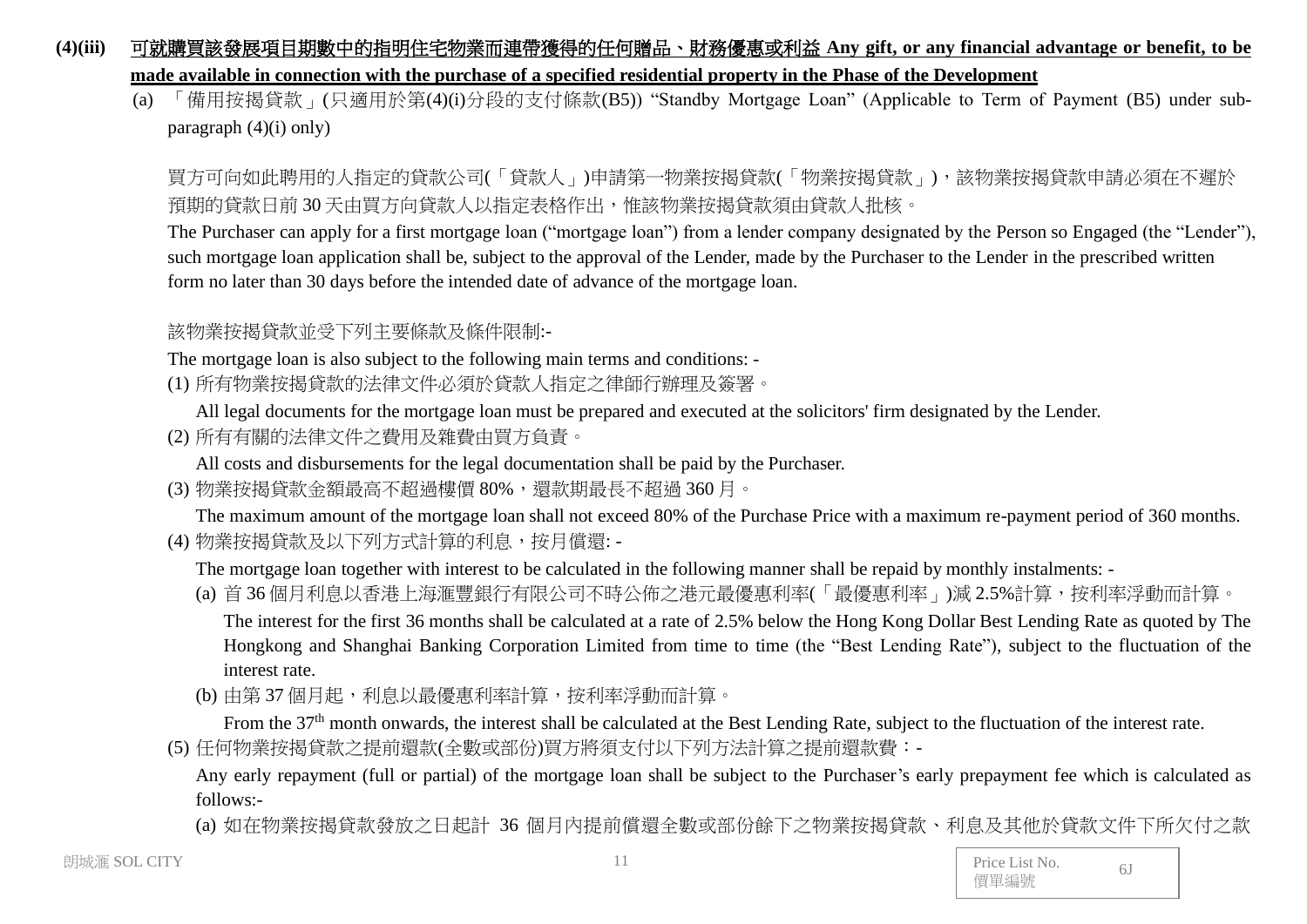項,買方不須支付提前還款費;

if an early repayment in full or in part of the outstanding amount of mortgage loan, interest and other payments due and owing under the loan documents is made within 36 months from the date of advance of the mortgage loan, no prepayment fee shall be payable;

(b) 如在前分段(a)時間以外提前全數或部份還款,買方須支付金額相當於提前還款額之 3 個月的利息(利率以最優惠利率,按利率 浮動而計算)作為提前還款費。

any full or partial prepayment other than the period mentioned in sub-clause (a) above will be subject to payment of an early repayment fee which is equivalent to three months' interest (to be calculated at the Best Lending Rate, subject to the fluctuation of the interest rate) on the sum early repaid.

(6) 買方須就申請物業按揭貸款支付予貸款人港幣 5,000 元作為不可退還的申請手續費。

The Purchaser shall pay to the Lender a sum of HK\$5,000 being the non-refundable application fee for the mortgage loan.

(7) 買方於決定申請物業按揭貸款前,敬請先向貸款人查詢有關詳情。以上所有主要條款及條件、優惠(如有)及物業按揭貸款批出與 否,貸款人有最終決定權。不論物業按揭貸款獲批與否,買方仍須完成購買該住宅物業及繳付該住宅物業的樓價全數。就物業按 揭貸款之批核,賣方及賣方代理並無給予,或視之為已給予,任何聲明或保證。賣方及賣方代理並沒有亦不會參與物業按揭貸款 之安排。買方不得就或有關物業按揭貸款的批核及/或不批核及/或任何物業按揭貸款相關事宜而向賣方及/或賣方代理提出任何申 索。

The Purchaser is advised to enquire with the Lender on details before deciding to apply for the mortgage loan. All the above main terms and conditions, offers (if any) and the approval or disapproval of the mortgage loan is subject to the final decision of the Lender. The Purchaser shall complete the purchase of the residential property and shall fully pay the purchase price of the residential property irrespective of whether the mortgage loan is approved or not. No representation or warranty is given, or shall be deemed to have been given by the Vendor and the Vendor's agent as to the approval of the mortgage loan. The Vendor and the Vendor's agent are not, and will not be, involved in the arrangements of the mortgage loan. The Purchaser shall have no claims whatsoever against the Vendor and/or the Vendor's agent as a result of or in connection with the approval and/or disapproval of the mortgage loan and/or any matters relating to the mortgage loan.

(8) 物業按揭貸款受貸款人不時所訂之其他條款及條件約束。

The mortgage loan is subject to other terms and conditions as may from time to time be stipulated by the Lender.

(9) 有關物業按揭貸款之批核與否及按揭條款及條件以貸款人之最終決定為準。

The terms and conditions and the approval of applications for the mortgage loan are subject to the final decision of the Lender.

(10)為免生疑問,賣方及賣方代理均與按揭貸款無關,並在任何情況下無須就按揭貸款對買方負責。擁有人在有關住宅物業的買賣合 約下的權益並不受影響。

For the avoidance of doubt, the Vendor and the Vendor's agent have nothing to do with the mortgage loan and shall in no event be liable to the Purchaser for anything arisen therefrom. The Owner's rights under the agreement for sale and purchase of the residential property shall not be affected.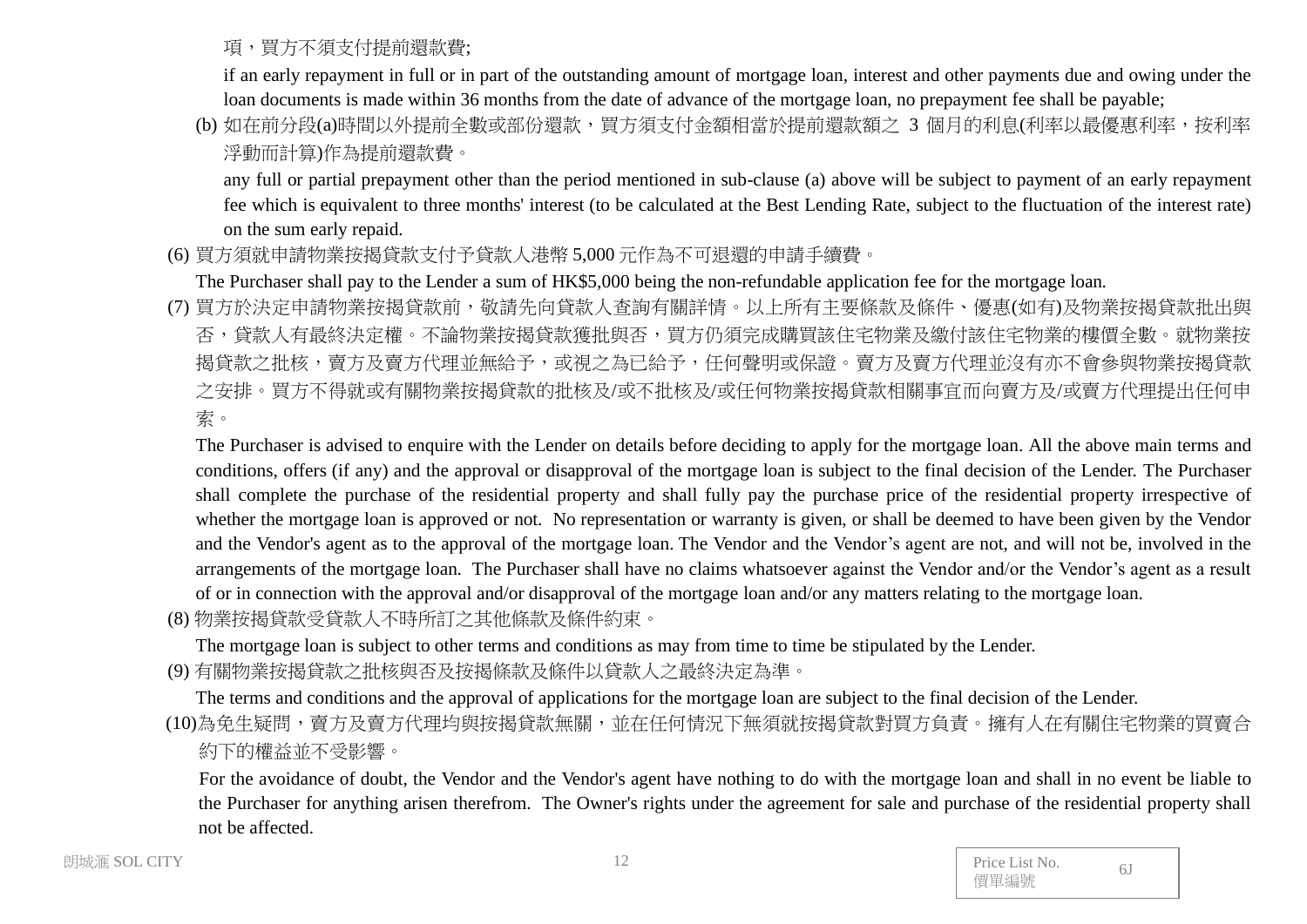#### (b) 延長欠妥之處之保養優惠 Extended Defect Maintenance Offer

若指明住宅物業或裝置、裝修物料及設備(定義見該指明住宅物業之臨時買賣合約及買賣合約)有指明欠妥之處,而該欠妥之處並非由 買方行為或疏忽造成,在不損害指明住宅物業之臨時買賣合約及買賣合約的原則下,買方可於該發展項目期數的滿意紙或轉讓同意書 發出日期(以較早者為準)起計 24 個月內向如此聘用的人送達書面通知,要求如此聘用的人在合理的切實可行範圍內盡快自費作出補 救。如有任何爭議,如此聘用的人有最終決定權。惟此「延長欠妥之處之保養優惠」僅屬於有關買方,並僅供買方享用。此「延長欠 妥之處之保養優惠」不得轉讓,亦不可轉移,並受其他條款及條件約束。擁有人及賣方代理並沒有亦不會參與此「延長欠妥之處之保 養優惠」。買方不得就有關此「延長欠妥之處之保養優惠」而向擁有人及/或賣方代理提出任何申索。

Without prejudice to the preliminary agreement for sale and purchase and the agreement for sale and purchase in respect of the specified residential property, the Purchaser may serve a written notice to the Person so Engaged, within 24 months from the date of the certificate of compliance or consent to assign in respect of the Phase of the Development (whichever is the earlier), requiring the Person so Engaged at its own cost and as soon as reasonably practicable to remedy the specified defects to the specified residential property or the fittings, finishes and appliances (as mentioned in the preliminary agreement for sale and purchase and the agreement for sale and purchase) caused otherwise than by the act or neglect of the Purchaser. In case of any dispute, the decision of the Person so Engaged shall be final. However, this "Extended Defect Maintenance Offer" is personal to the Purchaser and is to be enjoyed by the Purchaser only. This "Extended Defect Maintenance Offer" is nonassignable, non-transferable and subject to other terms and conditions. The Owner and the Vendor's agent are not, and will not be, involved in this "Extended Defect Maintenance Offer". The Purchaser shall have no claims whatsoever against the Owner and/or the Vendor's agent in relation to this "Extended Defect Maintenance Offer".

#### (c) 住宅停車位認購權 Option to purchase Residential Parking Space

購買本價單第二部分附有"\*"的住宅物業的買方同時可享有不可轉讓的認購發展項目期數內的一個住宅停車位的權利(「認購權」),而 賣方有完全及絕對酌情權決定住宅停車位的售價。買方須於賣方所設定之時限、方式及售價行使其認購權,否則其認購權將會自動失 效,而買方將被視作放棄其認購權,買方並不會為此獲得任何補償。賣方有完全及絕對酌情權決定買方行使認購權時可供購買的住宅 停車位及其銷售條款與細則並容後公布。此認購權僅屬於有關買方,並僅供該買方享用。

At the same time when a Purchaser purchases a residential property marked with "\*" in Part 2 of this Price List, the Purchaser shall have a nontransferable option to purchase ("option to purchase") one residential parking space in the Phase of the Development at the price to be determined by the Vendor at its sole and absolute discretion. The Purchaser is required to exercise his/her/its option to purchase one residential parking space within the time limit, in the manner and at the price as prescribed by the Vendor, failing which the option to purchase shall lapse automatically and be deemed to be waived by the Purchaser who shall not be entitled to any compensation therefor. The residential parking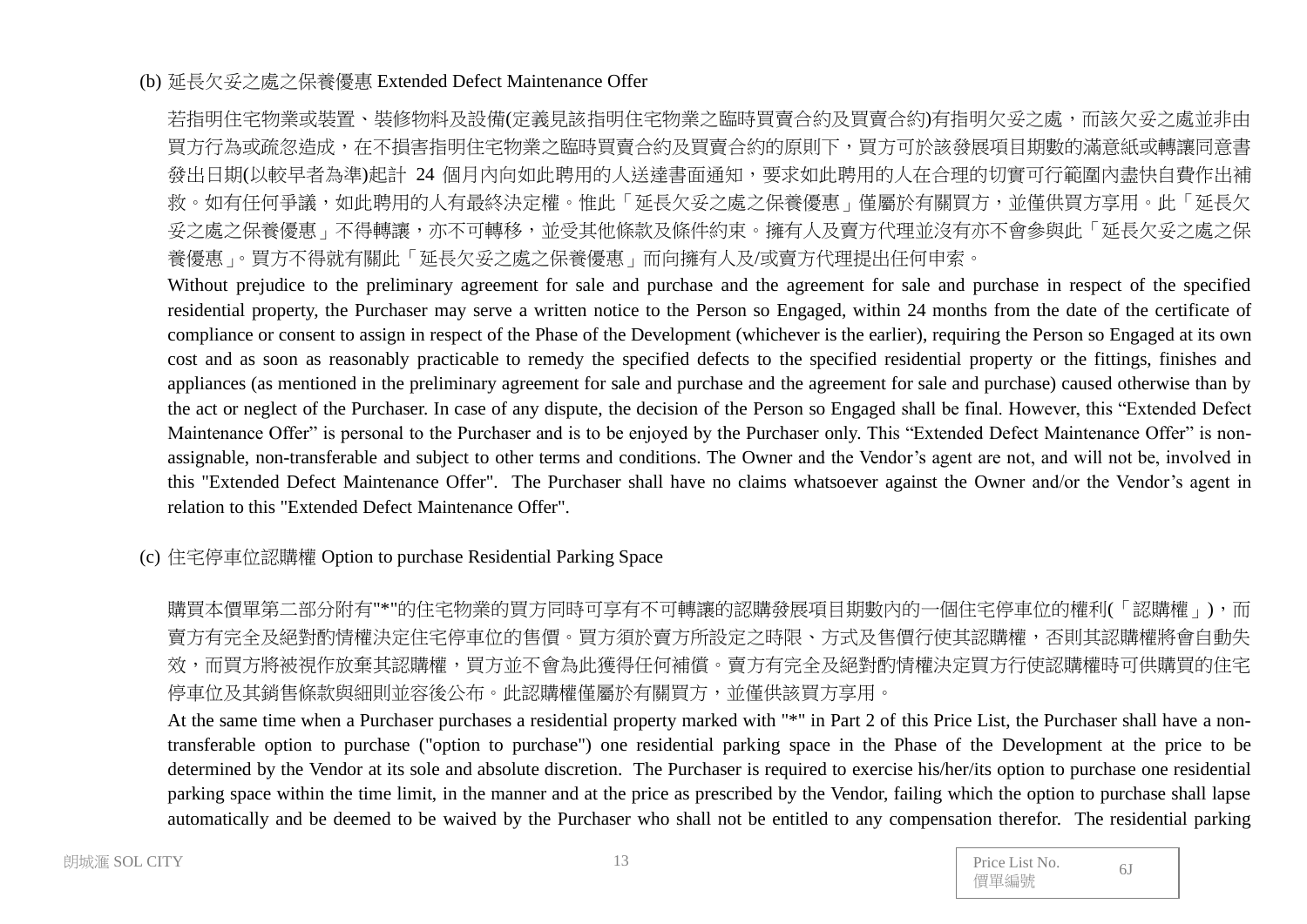space(s) available for purchase at the time when the Purchaser exercises the option to purchase and the terms and conditions of sale thereof shall be solely determined by and at the absolute discretion of the Vendor and will be announced later. This option to purchase is personal to the Purchaser and is to be enjoyed by the Purchaser only.

(d) 「首 20 個月免息按揭貸款」(只適用於第(4)(i)分段的支付條款 (C5)) "First 20 months Interest- Free Mortgage Loan" (Applicable to Term of Payment (C5) under sub-paragraph (4)(i) only)

買方可向如此聘用的人指定的貸款公司(「貸款人」)申請第一物業按揭貸款(「物業按揭貸款」),該物業按揭貸款申請必須在不遲於 預期的貸款日前 30 天由買方向貸款人以指定表格作出,惟該物業按揭貸款須由貸款人批核。

The Purchaser can apply for a first mortgage loan ("mortgage loan") from a lender company designated by the Person so Engaged (the "Lender"), such mortgage loan application shall be, subject to the approval of the Lender, made by the Purchaser to the Lender in the prescribed written form no later than 30 days before the intended date of advance of the mortgage loan.

該物業按揭貸款並受下列主要條款及條件限制:-

The mortgage loan is also subject to the following main terms and conditions: -

- (1) 所有物業按揭貸款的法律文件必須於貸款人指定之律師行辦理及簽署。
	- All legal documents for the mortgage loan must be prepared and executed at the solicitors' firm designated by the Lender.
- (2) 所有有關的法律文件之費用及雜費由買方負責。

All costs and disbursements for the legal documentation shall be paid by the Purchaser.

(3) 物業按揭貸款金額最高不超過樓價 80%,還款期最長不超過 360 月。

The maximum amount of the mortgage loan shall not exceed 80% of the Purchase Price with a maximum re-payment period of 360 months. (4) 物業按揭貸款以下列方式償還: -

The mortgage loan shall be repaid in the following manner: -

(a) 首 20 個月, 相等於樓價 6%的該部份物業按揭貸款可分 20 期每月免息供款償還(依按揭條款規定的脫期供款利息除外),每期償 還金額為樓價之 0.3%。

For the first 20 months, a portion of the mortgage loan equal to 6% of the Purchase Price shall be repaid by way of 20 equal monthly instalment at 0.3% of the Purchase Price each without interest (except default interest on outstanding arrears in accordance with the terms and conditions of the mortgage).

(b) 由第 21 個月起至第 56 個月,餘下的物業按揭貸款以每月連利息供款償還,利率以香港上海滙豐銀行有限公司不時公佈之港元 最優惠利率減 2.5%計算。由第 57 個月起,本金連利息之償還應以香港上海滙豐銀行有限公司不時公佈之港元最優惠利率計 算,按利率浮動而計算。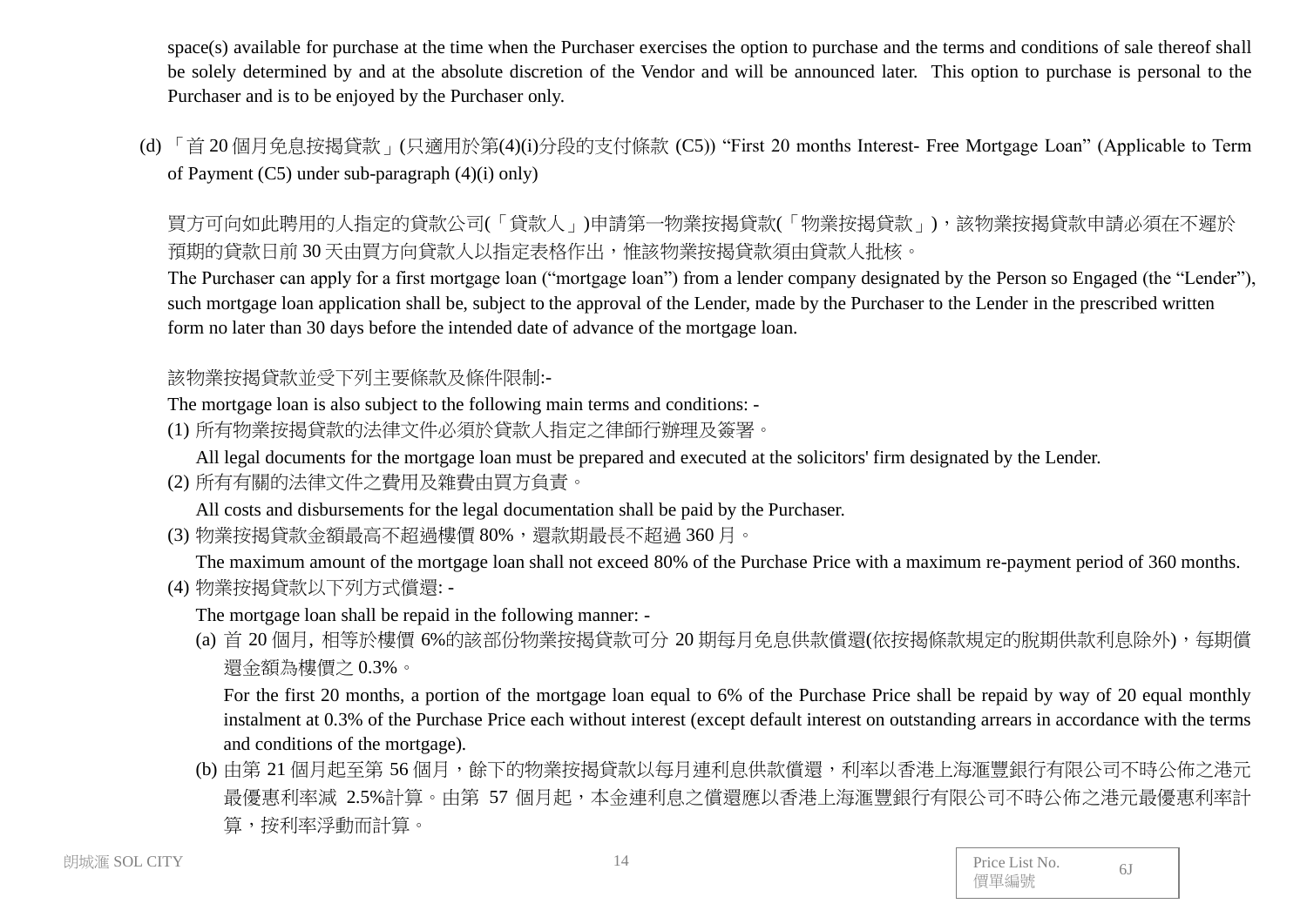For the subsequent 21st month to 56th month, the remaining mortgage loan will be repaid by equal monthly instalment with interest calculated at a rate of 2.5% below the Hong Kong Dollar Best Lending Rate as quoted by The Hongkong and Shanghai Banking Corporation Limited from time to time. From the 57th month onwards, repayment of principal and interest shall be calculated at the Hong Kong Dollar Best Lending Rate as quoted by The Hongkong and Shanghai Banking Corporation Limited from time to time, subject to fluctuation of the interest rate.

(5) 任何物業按揭貸款之提前還款(全數或部份)買方將須支付以下列方法計算之提前還款費:-

Any early repayment (full or partial) of the mortgage loan shall be subject to the Purchaser's early prepayment fee which is calculated as follows:-

(a) 如在物業按揭貸款發放之日起計 56 個月內提前償還全數或部份餘下之物業按揭貸款、利息及其他於貸款文件下所欠付之款 項,買方不須支付提前還款費;

if an early repayment in full or in part of the outstanding amount of mortgage loan, interest and other payments due and owing under the loan documents is made within 56 months from the date of advance of the mortgage loan, no prepayment fee shall be payable;

(b) 如在前分段(a)時間以外提前全數或部份還款,買方須支付金額相當於提前還款額之 3 個月的利息(利率以最優惠利率,按利率 浮動而計算)作為提前還款費。

any full or partial prepayment other than the period mentioned in sub-clause (a) above will be subject to payment of an early repayment fee which is equivalent to three months' interest (to be calculated at the Best Lending Rate, subject to the fluctuation of the interest rate) on the sum early repaid.

(6) 買方須就申請物業按揭貸款支付予貸款人港幣 5,000 元作為不可退還的申請手續費。

The Purchaser shall pay to the Lender a sum of HK\$5,000 being the non-refundable application fee for the mortgage loan.

(7) 買方於決定申請物業按揭貸款前,敬請先向貸款人查詢有關詳情。以上所有主要條款及條件、優惠(如有)及物業按揭貸款批出與 否,貸款人有最終決定權。不論物業按揭貸款獲批與否,買方仍須完成購買該住宅物業及繳付該住宅物業的樓價全數。就物業按 揭貸款之批核,賣方及賣方代理並無給予,或視之為已給予,任何聲明或保證。賣方及賣方代理並沒有亦不會參與物業按揭貸款 之安排。買方不得就或有關物業按揭貸款的批核及/或不批核及/或任何物業按揭貸款相關事宜而向賣方及/或賣方代理提出任何申 索。

The Purchaser is advised to enquire with the Lender on details before deciding to apply for the mortgage loan. All the above main terms and conditions, offers (if any) and the approval or disapproval of the mortgage loan is subject to the final decision of the Lender. The Purchaser shall complete the purchase of the residential property and shall fully pay the purchase price of the residential property irrespective of whether the mortgage loan is approved or not. No representation or warranty is given, or shall be deemed to have been given by the Vendor and the Vendor's agent as to the approval of the mortgage loan. The Vendor and the Vendor's agent are not, and will not be, involved in the arrangements of the mortgage loan. The Purchaser shall have no claims whatsoever against the Vendor and/or the Vendor's agent as a result of or in connection with the approval and/or disapproval of the mortgage loan and/or any matters relating to the mortgage loan.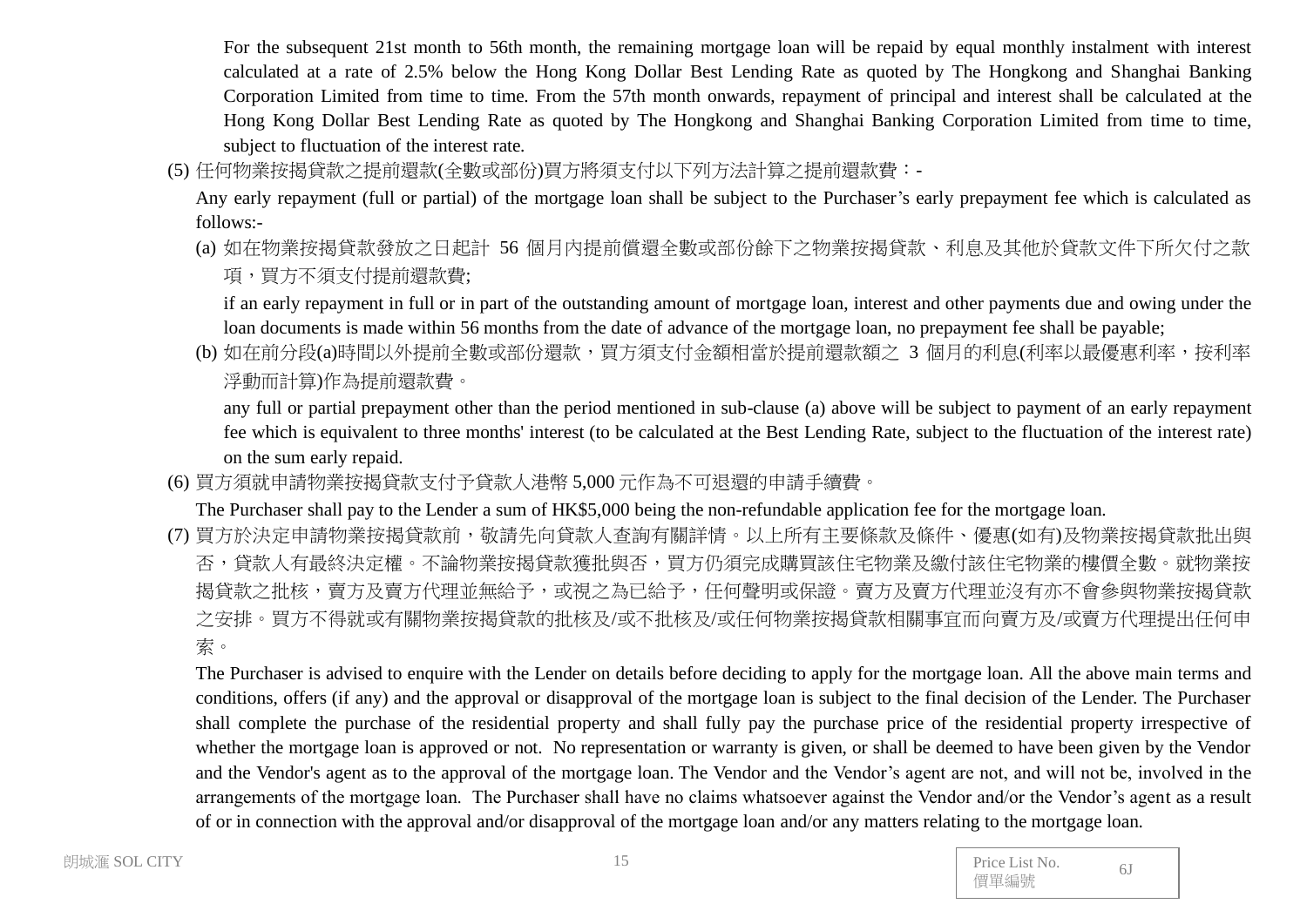(8) 物業按揭貸款受貸款人不時所訂之其他條款及條件約束。

The mortgage loan is subject to other terms and conditions as may from time to time be stipulated by the Lender.

(9) 有關物業按揭貸款之批核與否及按揭條款及條件以貸款人之最終決定為準。

The terms and conditions and the approval of applications for the mortgage loan are subject to the final decision of the Lender.

(10)為免生疑問,賣方及賣方代理均與按揭貸款無關,並在任何情況下無須就按揭貸款對買方負責。擁有人在有關住宅物業的買賣合 約下的權益並不受影響。

For the avoidance of doubt, the Vendor and the Vendor's agent have nothing to do with the mortgage loan and shall in no event be liable to the Purchaser for anything arisen therefrom. The Owner's rights under the agreement for sale and purchase of the residential property shall not be affected.

# **(4)(iv)** 誰人負責支付買賣該發展項目期數中的指明住宅物業的有關律師費及印花稅 **Who is liable to pay the solicitors' fees and stamp duty in connection with the sale and purchase of a specified residential property in the Phase of the Development**

如買方選用賣方指定之代表律師處理所有有關購買住宅物業的一切法律文件,賣方同意為買方支付買賣合約及轉 讓契兩項法律文件之律師費用(不包括一切雜費及開支)。

If the Purchaser appoints the Vendor's solicitors to act on his / her / its behalf in respect of all legal documents for the purchase of the residential property, the Vendor agrees to bear the Purchaser's legal costs (excluding all disbursements and expenses) of the agreement for sale and purchase and the assignment.

- 如買方另聘代表律師作為買方之代表律師處理其購買事宜,買賣雙方須各自負責有關該買賣的法律文件之律師費用。

If the Purchaser instructs his / her / its own solicitors to act for him / her / it in respect of the purchase, the Vendor and the Purchaser shall each pay his / her / its own legal fees in respect of the legal documents for the sale and purchase.

- 買方須支付所有有關臨時買賣合約、買賣合約及轉讓契之印花稅(包括但不限於根據《印花稅條例》(第 117 章)可予徵收的從價印花 稅、額外印花稅、買家印花稅、附加印花稅及任何與過期繳付任何印花稅有關的罰款、利息及附加費等)、登記費及其他雜費及支 出。

All stamp duty (including but not limited to the ad valorem stamp duty, special stamp duty, buyer's stamp duty and all additional stamp duty chargeable under the Stamp Duty Ordinance (Cap.117) and any penalty, interest and surcharge, etc. for late payment of any stamp duty), registration fee and other disbursements and charges on the preliminary agreement for sale and purchase, the agreement for sale and purchase and the assignment shall be borne by the Purchaser.

## **(4)(v)** 買方須為就買賣該發展項目期數中的指明住宅物業簽立任何文件而支付的費用 **Any charges that are payable by a purchaser for execution of any document in relation to the sale and purchase of a specified residential property in the Phase of the Development**

有關預備大廈公契及管理合約(「公契」)的費用及附於公契之圖則之費用的適當分攤、該指明住宅物業交易之業權文件認證副本之費用、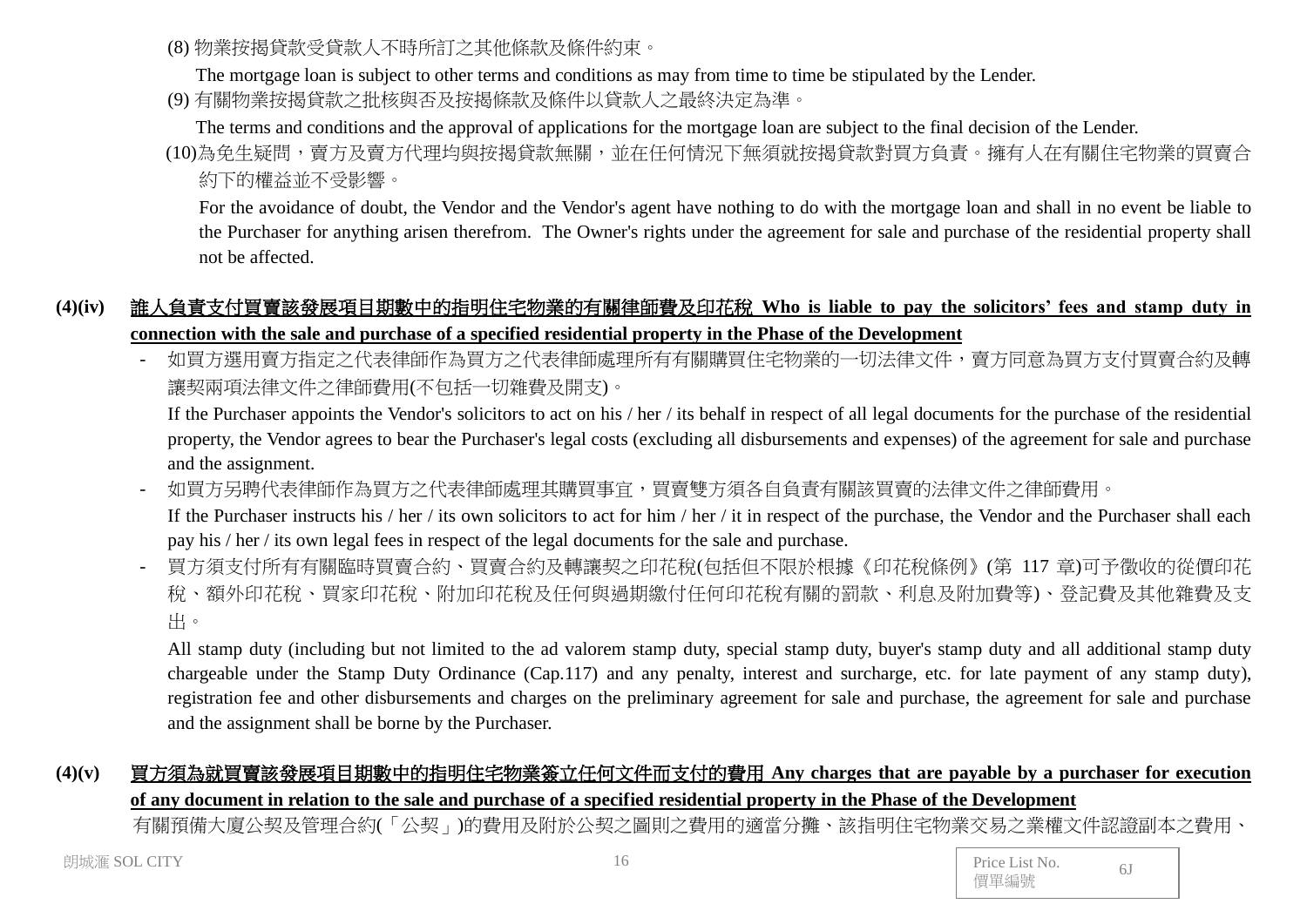# 夾附於買賣合約及轉讓契之圖則的圖則費,及該指明住宅物業的補充合約(如有)、按揭(如有)及其他法律文件之法律費用及其他支出及雜 費,均由買方負責。

The Purchaser shall solely bear and pay the due proportion of the costs for the preparation of the Deed of Mutual Covenant and Management Agreement ("DMC") and the plans to be attached to the DMC, the costs for preparing certified copies of title deeds and documents of that specified residential property, the fees for plans to be annexed to the agreement for sale and purchase and the assignment, and all legal and other costs and disbursements in respect of any supplemental agreement (if any), mortgage (if any) and any other legal documents in respect of that specified residential property.

#### 注意 Note:

於本第(4)段中 In this paragraph (4):-

(I) 「售價」是指在此價單上第二部份所指的住宅物業的售價;

"Price" means the price of the residential property as stated in Part 2 of this Price List;

(II) 「樓價」是指因應不同的支付條款及/或適用折扣(如有) 按售價計算得出的住宅物業的價格,即於臨時買賣合約中所訂明的住宅物業的實 際售價。

"Purchase Price" means the price of the residential property after applying the relevant Terms of Payment and/or applicable discount(s) (if any) on the Price, being the actual price for the residential property as stated in the preliminary agreement for sale and purchase.

- (III) 「工作日」乃根據《一手住宅物業銷售條例》(第621章) 釋義, 指並非以下日子的日子
	- (a) 公眾假日或星期六;或

(b) 《釋義及通則條例》(第 1 章)第 71(2)條所界定的黑色暴雨警告日或烈風警告日。

"working day" as defined under the Residential Properties (First-hand Sales) Ordinance (Cap.621) means a day that is not –

(a) A general holiday or a Saturday; or

(b) A black rainstorm warning day or a gale warning day as defined by section 71(2) of the Interpretation and General Clauses Ordinance (Cap. 1). (IV) 樓價向下捨入計至百位數。

The Purchase Price shall be rounded down to the nearest hundred dollars.

(V) 「擁有人」指朗屏南物業發展有限公司,即發展項目期數的法律上的擁有人或實益擁有人。

"Owner" means Long Ping South Property Development Limited (i.e., the legal or beneficial owner of the Phase of the Development).

(VI) 「如此聘用的人」指來富投資有限公司,即擁有人聘用以統籌和監管發展項目期數的設計、規劃、建造、裝置、完成及銷售的過程的人 士。

The "Person so Engaged" means Loi Fu Investment Company Limited (i.e., the person who is engaged by the Owner to co-ordinate and supervise the process of designing, planning, constructing, fitting out, completing and marketing the Phase of the Development).

(VII) 「賣方」是上述「擁有人」及「如此聘用的人」的統稱。